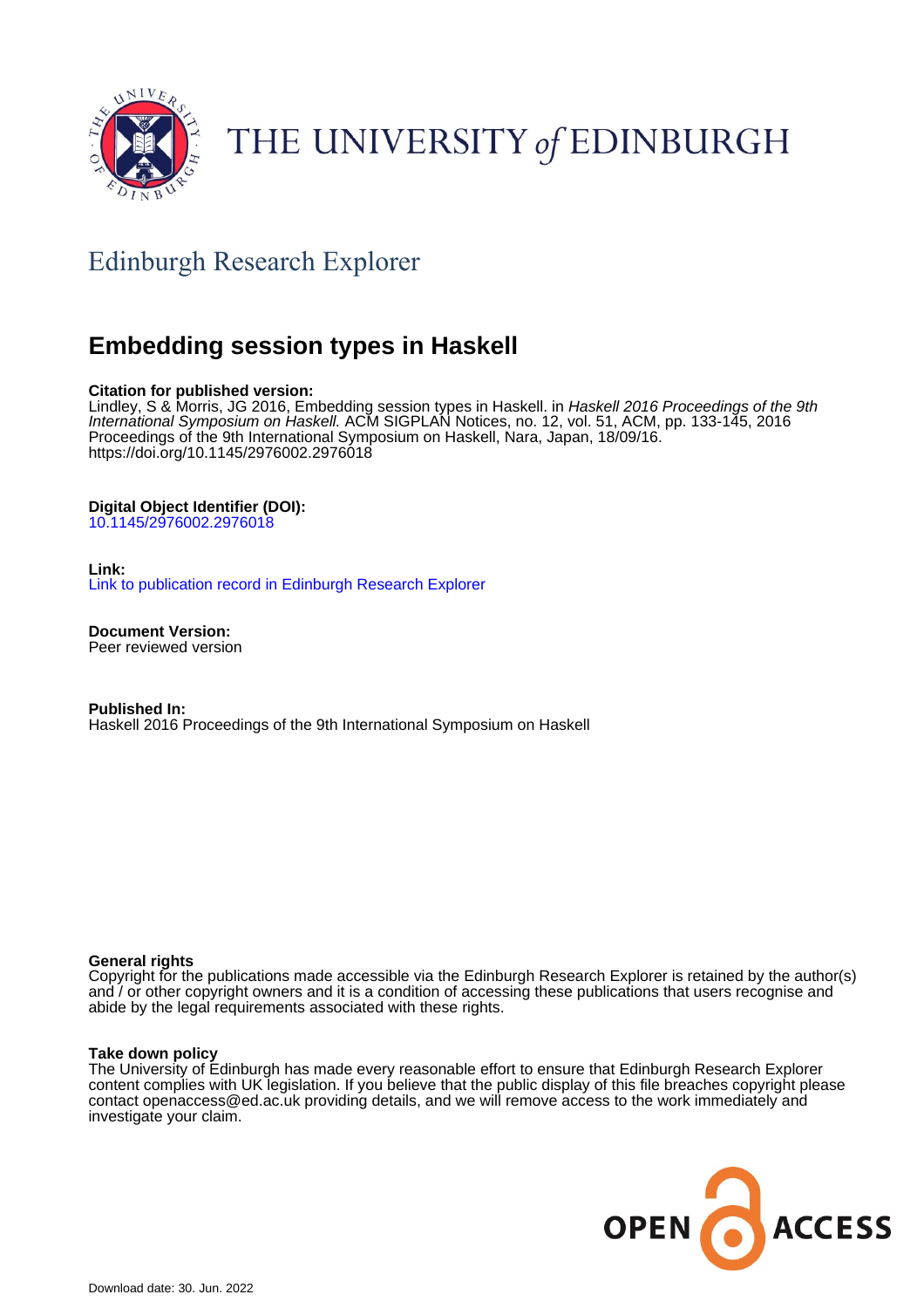## Embedding Session Types in Haskell

Sam Lindley J. Garrett Morris

The University of Edinburgh, UK {Sam.Lindley,Garrett.Morris}@ed.ac.uk

#### Abstract

We present a novel embedding of session-typed concurrency in Haskell. We extend an existing HOAS embedding of linear  $\lambda$ calculus with a set of core session-typed primitives, using indexed type families to express the constraints of the session typing discipline. We give two interpretations of our embedding, one in terms of GHC's built-in concurrency and another in terms of purely functional continuations. Our safety guarantees, including deadlock freedom, are assured statically and introduce no additional runtime overhead.

*Categories and Subject Descriptors* D.1.1 [*Programming Techniques*]: Applicative (functional) programming; D.1.3 [*Programming Techniques*]: Concurrent programming

*Keywords* linear types, session types, embedded languages

#### 1. Introduction

Many communication protocols specify not just the types or formats of data or commands in the protocol, but also place restrictions on the order in which data is to be communicated. For example, the simple mail transfer protocol (SMTP) not only includes commands to specify the sender, recipients, and contents of an email message, but also requires that the sender command precede the recipient commands, which must in turn precede the commands giving the message body. Session types [\[6,](#page-13-0) [7,](#page-13-1) [20\]](#page-13-2) capture such protocols in the types of communication channels. Session types have two distinguishing features. First, the endpoints of a channel must be given dual types: if one process expects to send a value along some channel, the process on the other end of the channel must expect to receive it. Second, session types must evolve over the course of a computation to prevent processes from repeating or skipping steps of the protocol.

Much of the existing work presents session types in the context of core concurrency-focused calculi (frequently based on either  $\pi$ calculus or linear  $\lambda$ -calculus). Such calculi provide a holistic view of session types, integrating aspects of their syntax, the distinguishing aspects of the types themselves (such as duality), and their concurrent interpretations. However, typically they do not address how session types can be integrated into existing languages or the relationship between the concurrency expressed using session typing and that provided by existing concurrent primitives. We have developed a core session-typed functional calculus called GV [\[11,](#page-13-3) [12\]](#page-13-4). GV has strong connections to classical linear logic; consequently, its type system guarantees deadlock freedom in addition to typical safety properties. Our development of GV is also intended to be modular. We build on a standard linear  $\lambda$ -calculus, and attempt to minimize the number of concurrent features, preferring to express concurrent features in terms of  $\lambda$ -calculus constructs when possible. GV's metatheory is developed modularly as well; for example, this allows us to show that the addition of several non-logical features does not compromize GV's deadlock freedom, even though the extended calculus no longer enjoys a tight correspondence with classical linear logic.

This paper presents a parameterized tagless embedding [\[1,](#page-13-5) [3\]](#page-13-6) of GV in Haskell and two implementations of that embedding. (We will use the term *parameterized tagless* or just *tagless* in preference to *finally tagless* or *tagless final*.) We begin by presenting the embedding of GV, building on Polakow's [\[17\]](#page-13-7) embedding of linear  $\lambda$ -calculus in Haskell. In doing so, we demonstrate the generality of Polakow's embedding: first, we are able to extend his core calculus with GV's concurrent primitives, and second, we are able to build a monadic interpretation of his embedding to support computations with side effects. Then, we present two implementations of our embedding, one based on the concurrent primitives in Haskell's IO monad and another that expresses concurrency using continuations. The former shows that this approach has practical applicability. We are able to wrap existing concurrent primitives with new type information, providing additional static safety guarantees without introducing runtime cost. The latter validates that our primitives also have a purely functional interpretation, following the formal semantics of GV. It also provides general insight into parameterized tagless embeddings and translations between them; in particular, while we are able to implement GV in terms of a more explicit language, Polarized GV, such an implementation requires limitations on the modularity of our source language.

The paper proceeds as follows. We review session types and the role of linearity in session typing ([§2\)](#page-2-0), and Polakow's embedding of linear  $\lambda$ -calculus in Haskell ([§3\)](#page-2-1). In the course of the latter, we introduce our monadic interpretation. We introduce the core GV calculus and give its semantics ([§4\)](#page-4-0). We present two implementations of GV. The first uses the IO monad, and demonstrates that GV's static guarantees need introduce no runtime overhead. We also show extensions of this embedding that increase its expressivity (at the cost of some of its static guarantees), demonstrating GV's modular nature. The second realizes the CPS semantics of GV in the continuation monad. The CPS semantics is non-parametric in that the translation of some term forms depends on the type at which they are used. To restore parametricity, we introduce a polarized version of the calculus ([§6\)](#page-8-0). We then show that we can implement the original language in terms of its polarized variant ([§7\)](#page-10-0). These implementations show that GV concurrency can be used in a purely functional setting (or other setting in which using IO would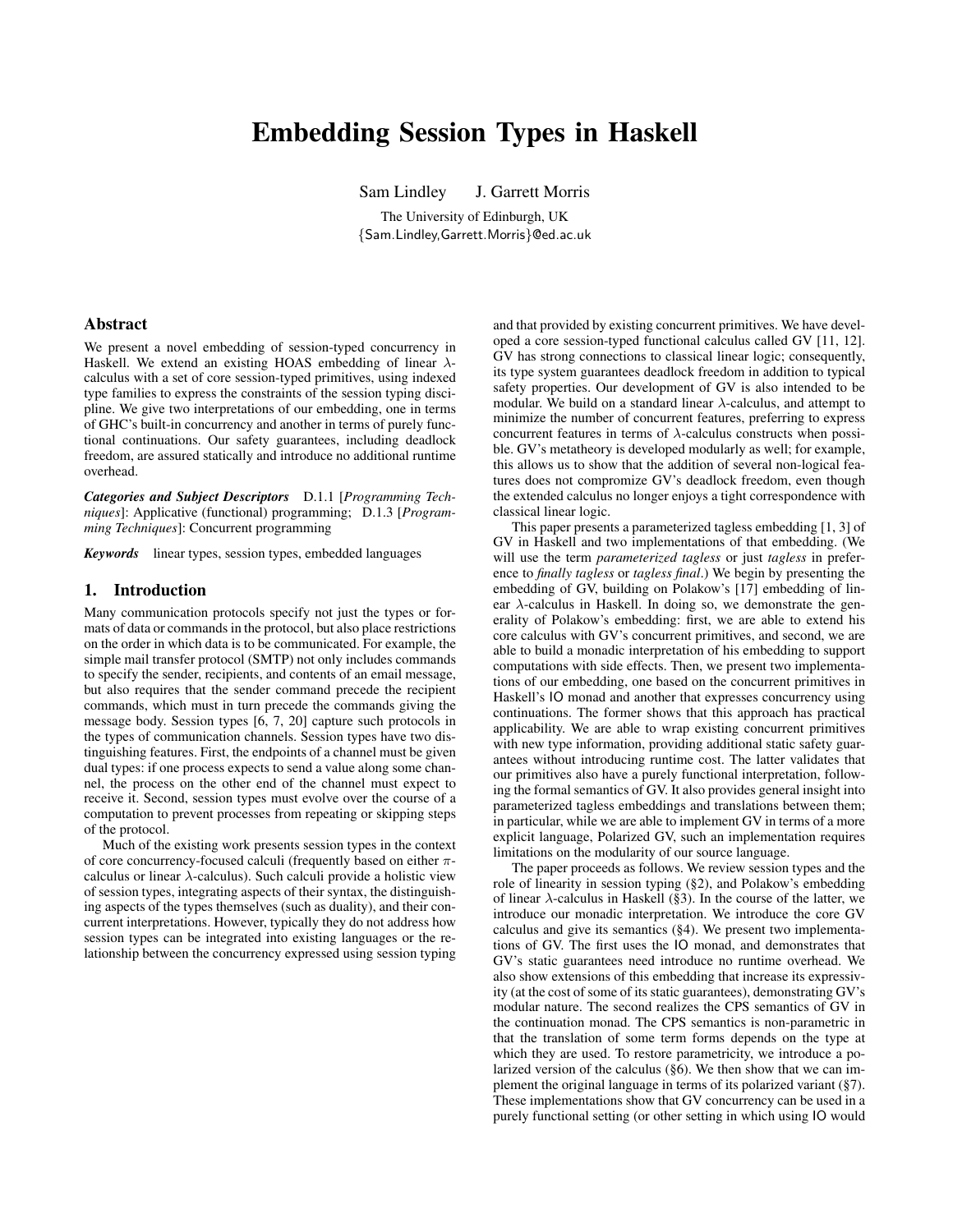be undesirable, such as STM), and shows that our embeddings are are suitable for metaprogramming. We conclude by discussing future work and the difficulties we discovered in the course of our implementation ([§8\)](#page-12-0).

This document is literate Haskell. An extended (albeit illiterate) version of the code in this paper is available at the following URL:

#### <http://github.com/jgbm/gvinhs/>

### <span id="page-2-0"></span>2. Session Types and Linearity

Session types, originally proposed by Honda [\[6\]](#page-13-0), are an approach to statically verifying communicating concurrent programs. Session types specify both the format (i.e., data type) and ordering of messages along channels. As a simple example, we consider the client-side protocol for a concurrent calculator. The session type for a single binary operation on integers might be as follows:

$$
Int \langle ! \rangle (Int \langle ! \rangle (Int \langle ? \rangle End_?))
$$

The type  $T \langle \cdot \rangle$  S means to send a T and then continue as S, the type  $T \langle ? \rangle$  S means to receive a T and then continue as S, and the type End? means to wait for the channel to close. The whole type means send two integers, receive an integer in return, and then wait for communication to end. We assume that  $\langle \cdot \rangle$  and  $\langle \cdot \rangle$  group to the right and omit parentheses accordingly. Session types also include constructs corresponding to selecting and offering a choice. For example, our calculator might offer a choice between one binary and one unary operation. The client-side view of its protocol would then be captured by the following session type:

$$
(Int \langle ! \rangle Int \langle ! \rangle Int \langle ? \rangle \text{End}_? ) \langle + \rangle (Int \langle ! \rangle Int \langle ? \rangle \text{End}_? )
$$

The type  $S_1 \langle +\rangle S_2$  means to select between  $S_1$  and  $S_2$ .

One important feature of session types is duality: if the session type above represents the client's view of a communication, the server must have dual behavior. The session type of the corresponding server is as follows:

$$
(Int \langle ? \rangle Int \langle ? \rangle Int \langle ! \rangle \text{ End}_!) \langle \& \& \rangle (Int \langle ? \rangle Int \langle ! \rangle \text{ End}_!)
$$

The offer construct  $S_1 \langle \&\& \rangle S_2$  on the server is dual to the selection construct  $S_1 \langle +\rangle S_2$  in the client: the server must be able to provide either behavior, while the client only has to select one of the offered behaviors. Unlike many presentations of session types, but inspired by their logical connections, our session types represent closing of channels explicitly. The type End<sub>!</sub> means to close the channel, while End? means to wait for the channel to close.

Functional session-typed calculi typically present communication primitives as transforming channels of one session type into channels of another session type. For example, the sending primitive might have a type like  $T \to (T \langle \cdot | S \rangle) \to S$ , reflecting that it consumes a channel that expects an output to occur, and returns a new channel without that expectation (i.e., with the expectation satisfied). However, this in itself is not enough to assure that protocols are followed: a process could reuse the original channel (with type  $T \langle \cdot | \cdot \rangle$  S) to send unexpected T values, or could discard channels without performing the expected communications. To rule out these possibilities, session-typed calculi either rely on linear type systems [\[5,](#page-13-8) [22\]](#page-13-9) or on some amount of dynamic checking [\[14,](#page-13-10) [19\]](#page-13-11). GV is a linear calculus: its type system excludes duplication or discarding of variables, and thus statically assures *session fidelity*, that is, that all communication along a channel satisfies the protocol specified by its session type.

#### <span id="page-2-1"></span>3. Linear  $\lambda$ -Calculus, Monadically

GV is based on extending a standard linear  $\lambda$ -calculus with a small set of concurrent primitives. This simplifies the metatheory of GV, by relying on standard metatheoretic results for (linear)  $\lambda$ -calculi. It is also beneficial for embedding GV in Haskell. It allows us to build on an existing embedding of linear  $\lambda$ -calculus in Haskell, and thus to distinguish those aspects of the language unique to session typing from those aspects shared by other linear  $\lambda$ -calculi.

We build on Polakow's [\[17\]](#page-13-7) embedding of linear  $\lambda$ -calculus in Haskell. This is a parameterized tagless embedding, using higherorder abstract syntax (HOAS) to account for the treatment of binders. We will give a brief overview of this embedding, and then show how it can be given a monadic interpretation. We refer readers to Polakow [\[17\]](#page-13-7) for a full description of the embedding and the required type-level machinery.

Tagless embeddings use terms of the meta language to embed terms of an object language. Parameterizing over the concrete representation of an object term, for instance using type classes, allows the same term to be given multiple interpretations. A canonical example is a parameterized tagless embedding of simply-typed lambda calculus.

**class** Exp repr **where**  
lam :: (repr 
$$
a \rightarrow repr b) \rightarrow repr (a \rightarrow b)
$$
  
app :: repr  $(a \rightarrow b) \rightarrow repr a \rightarrow repr b$ 

A term of type repr a represents the type-correct construction of a  $\lambda$ -term of type  $a$ ; each type constructor  $repr$  denotes a particular concrete interpretation of simply-typed  $λ$ -calculus. Because Haskell's type system includes that of simply-typed  $\lambda$ -calculus, there is a natural correspondence between the typing of terms of the meta language and the typing of terms of the object language. The same is not true for embedding linear  $\lambda$ -calculus. For reference, we give typing rules for variables, abstraction, and application in linear λ-calculus.

$$
\frac{\Delta, x:A \vdash M:B}{x:A \vdash x:A} \qquad \frac{\Delta, x:A \vdash M:B}{\Delta \vdash \lambda x.M:A \multimap B}
$$

$$
\frac{\Delta \vdash M:A \multimap B \quad \Delta' \vdash N:A}{\Delta \uplus \Delta' \vdash M \stackrel{\frown}{\land} N:B}
$$

The variable rule insists that there can be no other variables in the environment, while the application rule divides its typing environment among its hypotheses. (We write  $\Delta \uplus \Delta'$  to indicate that  $\Delta$ and  $\Delta'$  must have disjoint domains.) These do not correspond to the treatment of variables and functions in Haskell, and so we cannot immediately treat a Haskell term (of a type like *repr*  $a \rightarrow repr b$ ) as a linear  $\lambda$ -calculus term of type repr  $(a \rightarrow b)$ .

To address this problem, Polakow uses representation types which make explicit the linear variable environment as well as the result type. Doing so allows him to capture the treatment of linear assumptions in the types of the term constructors, and thus to define a HOAS embedding of type-correct linear  $\lambda$ -calculus. He gives an alternative presentation of the typing rules for linear  $\lambda$ -calculus, using judgments of the form

$$
\Gamma; \Delta \setminus \Delta' \vdash M : A
$$

Intuitively,  $\Delta$  contains the assumptions available before checking M, while  $\Delta'$  contains the assumptions remaining after checking  $M$ ; their difference, then, reflects the assumptions used by  $M$ . Once a variable has been consumed it is replaced by the special assumption  $\Box$ , rather than being removed from the type environment; thus maintaining the invariant that the  $\Delta$  and  $\Delta'$  always have the same length. Finally, Γ captures an unrestricted (i.e., non-linear) environment, allowing the use of both linear and non-linear types in linear  $\lambda$ -calculus terms. Figure [1](#page-3-0) gives the linear  $\lambda$ -calculus typing rules in this form. The rules include linear and intuitionistic abstraction and application ( $A \rightarrow B$  and  $A \rightarrow B$ ), linear pairs ( $A \otimes B$ ), linear sums  $(A \oplus B)$ , and the ! modality, which can be used to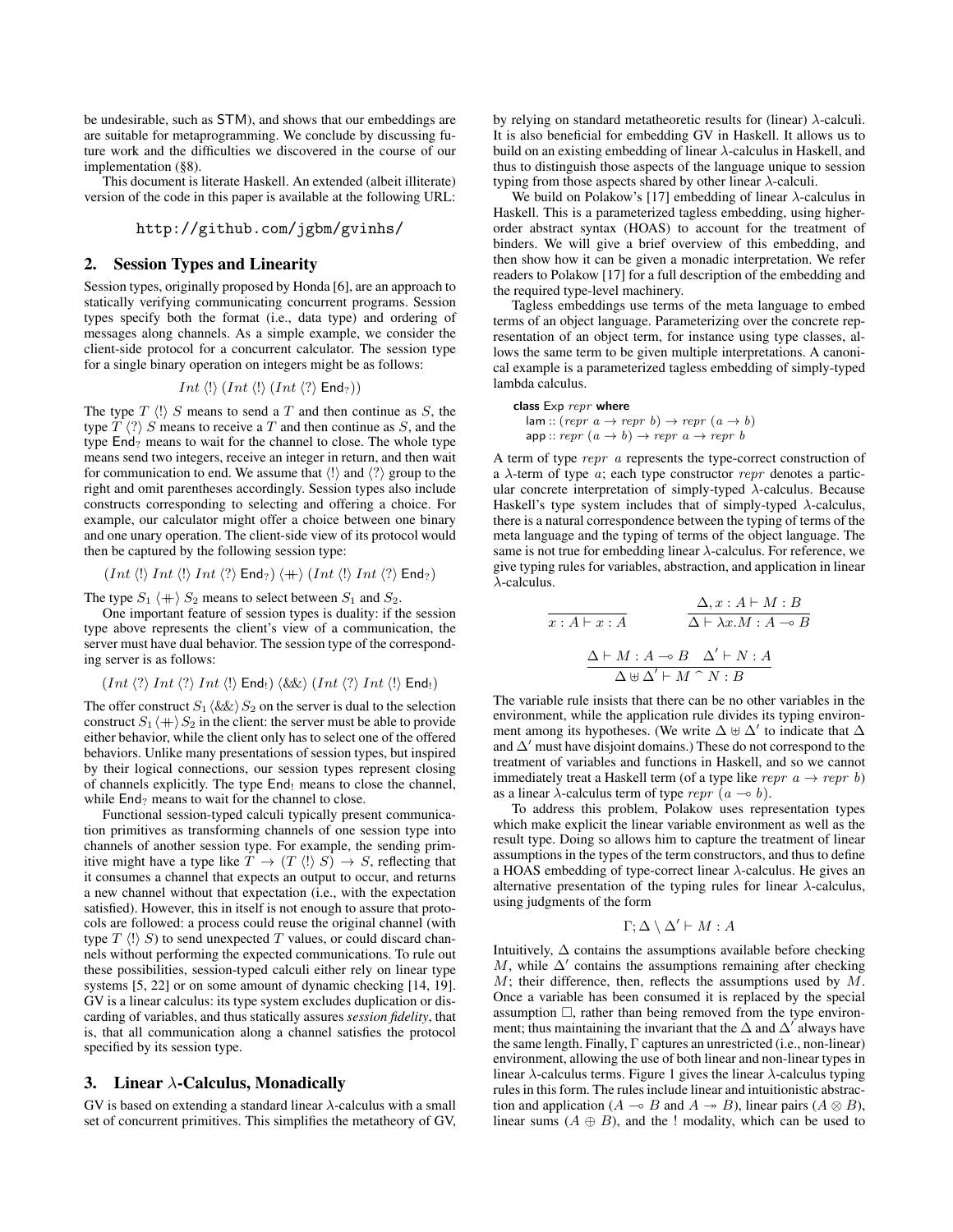| $\Gamma; \Delta, x:A, \Delta' \setminus \Delta, \Box, \Delta' \vdash x:A$ |                                                                                                                                                                                                                                                                                                                  | $\Gamma; \Delta, x:A \setminus \Delta', \Box \vdash M:B$<br>$\Gamma; \Delta \setminus \overline{\Delta' \vdash \lambda x.M : A \multimap B}$                                         |                                                                                                  |                                                                                                                            | $\Gamma; \Delta \setminus \Delta'' \vdash \overline{M \cap N : B}$ | $\Gamma; \Delta \setminus \Delta' \vdash M : A \multimap B \quad \Gamma; \Delta' \setminus \Delta'' \vdash N : A$                                                                 |
|---------------------------------------------------------------------------|------------------------------------------------------------------------------------------------------------------------------------------------------------------------------------------------------------------------------------------------------------------------------------------------------------------|--------------------------------------------------------------------------------------------------------------------------------------------------------------------------------------|--------------------------------------------------------------------------------------------------|----------------------------------------------------------------------------------------------------------------------------|--------------------------------------------------------------------|-----------------------------------------------------------------------------------------------------------------------------------------------------------------------------------|
|                                                                           | $\Gamma; \Delta \setminus \Delta' \vdash M : A \quad \Gamma; \Delta' \setminus \Delta'' \vdash N : B$<br>$\Gamma; \Delta \setminus \Delta'' \vdash (M, N) : A \otimes B$                                                                                                                                         |                                                                                                                                                                                      |                                                                                                  | $\Gamma; \Delta \setminus \Delta'' \vdash$ let $(x, y) = M$ in $N : C$                                                     |                                                                    | $\Gamma; \Delta \setminus \Delta' \vdash M : A \otimes B \quad \Gamma; \Delta', x : A, y : B \setminus \Delta'', \Box, \Box \vdash N : C$                                         |
| $\Gamma; \Delta \setminus \Delta \vdash () : \overline{\mathbf{1}}$       |                                                                                                                                                                                                                                                                                                                  | $\Gamma; \Delta \setminus \Delta' \vdash M : \mathbf{1} \quad \Gamma; \Delta' \setminus \Delta'' \vdash N : A$<br>$\Gamma; \Delta \setminus \Delta'' \vdash$ let $() = M$ in $N : A$ |                                                                                                  | $\Gamma; \Delta \setminus \Delta' \vdash M : A$<br>$\Gamma; \Delta \setminus \Delta' \vdash \mathsf{inl}\, M : A \oplus B$ |                                                                    | $\Gamma; \Delta \setminus \Delta' \vdash M : B$<br>$\Gamma; \Delta \setminus \Delta' \vdash \mathsf{inr}\, M : A \oplus B$                                                        |
|                                                                           | $\Gamma; \Delta \setminus \Delta' \vdash M : A \oplus B \quad \Gamma; \Delta', x : A \setminus \Delta'', \Box \vdash N_1 : C$<br>$\Gamma; \Delta', y : B \setminus \Delta'', \Box \vdash N_2 : C$<br>$\Gamma; \Delta \setminus \Delta'' \vdash$ case M of inl $x \mapsto N_1 \mid \text{inr } y \mapsto N_2 : C$ |                                                                                                                                                                                      | $\Gamma; \cdot \setminus \cdot \vdash M : A$<br>$\Gamma; \Delta \setminus \Delta \vdash !M : !A$ |                                                                                                                            |                                                                    | $\Gamma; \Delta \setminus \Delta' \vdash M : !A$<br>$\Gamma, x : A; \Delta' \setminus \Delta'' \vdash N : B$<br>$\Gamma; \Delta \setminus \Delta'' \vdash$ let $x = M$ in $N : B$ |
| $\Gamma, x:A; \Delta \setminus \Delta \vdash x:A$                         |                                                                                                                                                                                                                                                                                                                  | $\Gamma, x:A; \Delta \setminus \Delta' \vdash M:B$<br>$\Gamma; \Delta \setminus \Delta' \vdash \lambda x.M : A \twoheadrightarrow B$                                                 |                                                                                                  |                                                                                                                            | $\Gamma; \Delta \setminus \Delta' \vdash M N : B$                  | $\Gamma; \Delta \setminus \Delta' \vdash M : A \twoheadrightarrow B \quad \Gamma; \cdot \setminus \cdot \vdash N : A$                                                             |

**Figure 1:** Linear  $\lambda$ -calculus typing rules.

<span id="page-3-0"></span>move between the linear and unrestricted contexts. We have omitted several constructs included in Polakow's embedding, namely the additive sum A & B and its unit  $\top$ . The treatment of  $\top$  adds significant complication to the overall type system (and thus to the embedding), as it can consume arbitrary linear assumptions. As we have no use for these constructs in our embedding of GV, we chose a simpler type system.

We now review Polakow's HOAS embedding of this type system in Haskell. We begin by defining the linear types:

newtype  $a \to b =$  Lolli {unLolli ::  $a \to b$  } data  $a \otimes b$  = Tensor  $a \; b$  $data One$  = One data  $a \oplus b = \ln |a| \ln |b|$ newtype  $a \rightarrow b =$  Arrow {unArrow ::  $a \rightarrow b$  } newtype Bang  $a =$  Bang  $\{$  unBang ::  $a\}$ infixr  $5 \rightarrow$ ,  $\rightarrow$ 

Note that  $\rightarrow$  is the intuitionistic function space:  $a \rightarrow b$  is isomorphic to Bang  $a \rightarrow b$ .

Next, we present the encodings of terms, as the methods of a class LLC of interpretations of linear  $\lambda$ -calculus. The characterization of terms includes not just their types, as in standard tagless embeddings, but also captures the linear environment. Polakow represents the linear environment by (type-level) lists of type Maybe Nat where Nat is a standard Peano encoding of the natural numbers.

data  $Nat = Z | S Nat$ 

Each entry in the list represents the presence of a particular variable in the environment, with  $\Box$  denoted by Nothing. As the types of terms are already captured in the encoding, the encoding of the environment can omit them. The representation is also parameterized by a counter  $v$  used to generate fresh naturals.

```
\nclass LLC (repr :: Nat \rightarrow [Maybe Nat] \rightarrow [Maybe Nat] \rightarrow \star \rightarrow \star) where\n
```
\n
$$
\begin{array}{l}\n\text{Ham} :: (\text{LVar repr } v \ a \rightarrow \\
\text{repr } (S \ v) \ (\text{Just } v : i) \ (\text{Nothing : o}) \ b) \\
\rightarrow \text{repr } v \ i \ o \ (a \rightarrow b) \\
\text{(^\ )} :: \text{repr } v \ i \ h \ (a \rightarrow b) \rightarrow \text{repr } v \ h \ o \ a \rightarrow \text{repr } v \ i \ o \ b\n\end{array}
$$

Linear application is a simple example of the encoding. The  $(\hat{\ })$ method takes two terms, one of type  $a \rightarrow b$  and one of type a, threading the initial environment through the types of the terms. The result term of of type  $b$ . The fresh index  $v$  is unused as application does not introduce binders. Linear abstraction demonstrates the treatment of binders. The argument is a function from a linear variable (of type LVar repr  $v$  a) to a term of type  $b$ , which is required to have used the new variable. Note that binders in the subterm will be numbered from  $S$  v. We will return to the definition of the variable type LVar shortly. Other linear term forms are defined similarly.

$$
(\otimes) :: repr \ v \ i \ h \ a \rightarrow repr \ v \ h \ o \ b \rightarrow repr \ v \ i \ o \ (a \otimes b)
$$
\nletStar :: repr v \ i \ h \ (a \otimes b)\n
$$
\rightarrow (LVar \ repr \ v \ a \rightarrow LVar \ repr \ (S \ v) \ b \rightarrow
$$
\n
$$
repr \ (S \ (S \ v))
$$
\n
$$
(Just \ v : Just \ (S \ v) : h)
$$
\n
$$
(Nothing : Nothing : o)
$$
\n
$$
\rightarrow repr \ v \ i \ o \ c
$$
\none :: repr v \ i \ h One \rightarrow repr v \ h \ o \ a \rightarrow repr v \ i \ o \ a\n
$$
in!::repr \ v \ i \ h One \rightarrow repr v \ i \ o \ (a \oplus b)
$$
\n
$$
int:: repr \ v \ i \ o \ b \rightarrow repr v \ i \ o \ (a \oplus b)
$$
\nletPlus :: repr v \ i \ h \ (a \oplus b)\n
$$
\rightarrow (LVar \ repr \ v \ a \rightarrow
$$
\n
$$
repr \ (S \ v) \ (Just \ v : h) \ (Nothing : o) \ c)
$$
\n
$$
\rightarrow (LVar \ r \phi \ r \ b \rightarrow
$$
\n
$$
repr \ (S \ v) \ (Just \ v : h) \ (Nothing : o) \ c)
$$
\n
$$
\rightarrow repr \ v \ i \ o \ c
$$

The treatment of unrestricted terms is similar. The type UVar  $repr \ a$ represents an unrestricted variable of type  $a$ . In the rules for  $(\$$)$ and bang, we require that the subterm use no linear assumptions.

```
ilam :: (UVar repr a \rightarrow repr \ v \ i \ o \ b)\rightarrow repr v i o (a \rightarrow b)(\$$): repr v i o (a \rightarrow b) \rightarrow repr v o o a\rightarrow repr v i o b
bang :: repr v i i a \rightarrow repr v i i (Bang a)
letBang :: repr \ v \ i \ h \ (Bang \ a)\rightarrow (UVar repr a \rightarrow repr v h o b)
            \rightarrow repr v i o b
```
We return to the encoding of variables. A linear variable LVar  $repr$  v a for representation  $repr$  with index v and type  $a$ is a term of type  $a$  that replaces Just  $v$  with Nothing in its environment: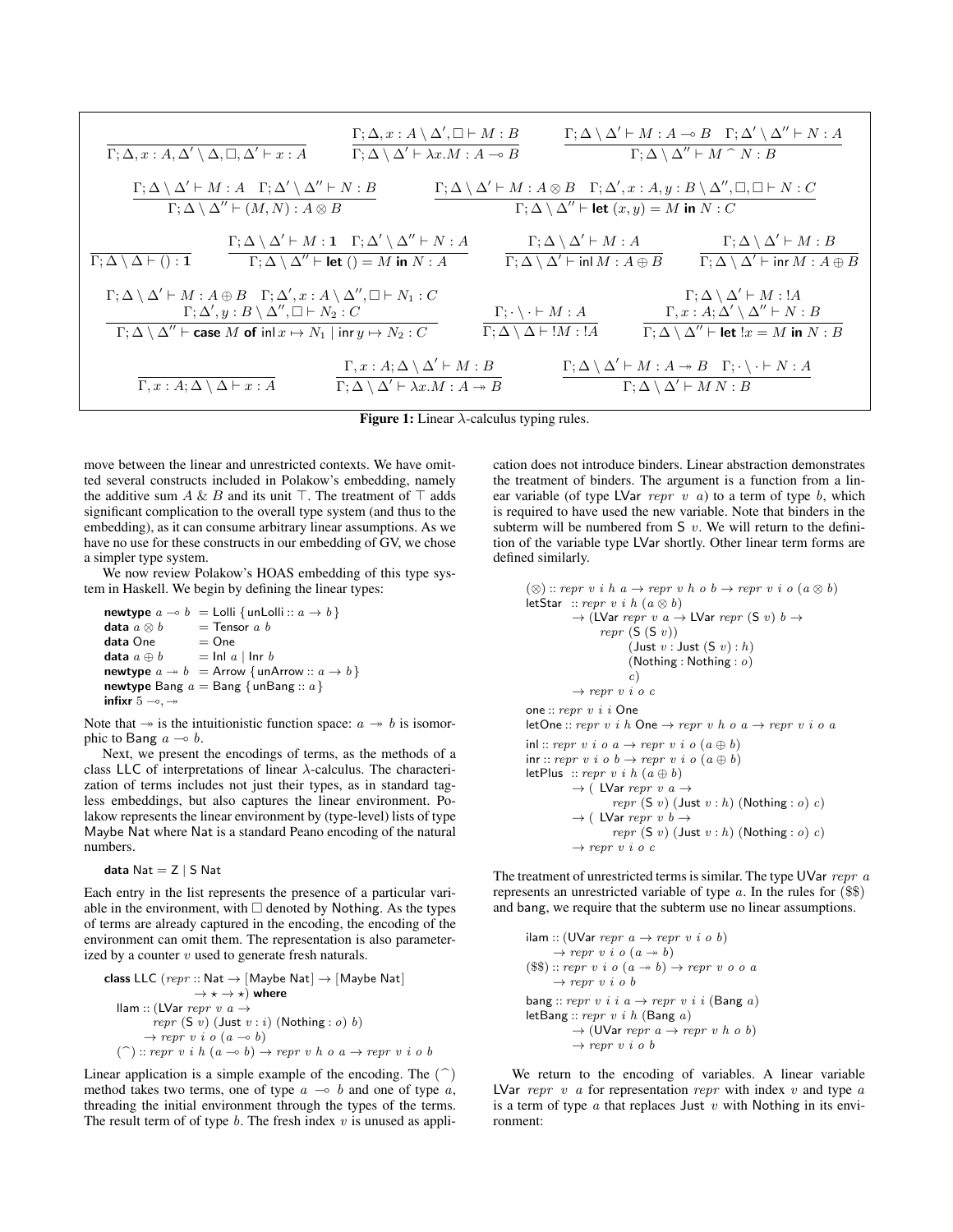type LVar  $repr(v::Nat)$   $a =$  $\forall (w:: \textsf{Nat}) \ (i:: [\textsf{Maybe Nat}] ) \ (o:: [\textsf{Maybe Nat}]).$ Consume  $v i o \Rightarrow repr w i o a$ 

The type class Consume implements the details of the environment transformation; we omit it here, for space reasons, but its definition can be found in Polakow [\[17\]](#page-13-7). An unrestricted variable UVar repr a has no effect on the linear environment:

$$
type UVar\; repr\; a = \forall (v :: Nat)\; (i :: [Maybe Nat]).\; repr\; v\; i\; i\; a
$$

Polakow gives a representation of linear  $\lambda$ -calculus terms of type a as Haskell terms of the same type; this shows that the HOAS encoding need introduce no run-time overhead. However, it is limited to expressing pure computations (as the representation is in terms of pure Haskell terms). We seek a notion of side effects expressive enough to capture GV concurrency, but without requiring changes to the signature of LLC. Our solution is to define a monadic representation for linear  $\lambda$ -calculus terms:

newtype RM (m :: ? → ?) (v :: Nat) (i :: [Maybe Nat]) (o :: [Maybe Nat]) (a :: ?) = RM {unRM :: m (Mon a m)} eval :: RM m v <sup>0</sup> [ ] <sup>0</sup> [ ] a → m (Mon a m) eval = unRM

The representation type RM is parameterized by a monad  $m$ , so RM  $m$  v i o a represents the linear  $\lambda$ -calculus terms of type a. However, unlike Polakow's representation, we cannot define RM in an entirely uniform way: the representation of an  $a \rightarrow b$ function cannot simply be  $m(a \rightarrow b)$ , but must instead be  $m(a \rightarrow m b)$ . We account for this by introducing a type family Mon, which maps from the linear type constructors (such as  $\sim$ and ∗) to their monadic interpretations (again parameterized by the particular monad m).

type family Mon  $(t::\star) :: (\star \to \star) \to \star$ 

We can then introduce monadic versions of each of the linear type constructors.

```
newtype MFun (a:: (\star \rightarrow \star) \rightarrow \star) (b:: (\star \rightarrow \star) \rightarrow \star)(m:: \star \rightarrow \star) =
  MFun \{unMFun :: a m \rightarrow m (b m)\}type instance Mon (a - b) = MFun (Mon a) (Mon b)
type instance Mon (a \rightarrow b) = MFun (Mon a) (Mon b)
newtype MProd a b (m::* \rightarrow *) =MProd \{unMProd :: (a m, b m)\}type instance Mon (a \otimes b) = \text{MProd } (\text{Mon } a) (Mon b)
data MOne (m::* \rightarrow *) = MOne
type instance Mon One = MOne
newtype MSum a b (m::* \rightarrow *) =MSum \{ unMSum :: Either (a m) (b m)type instance Mon (a \oplus b) = \mathsf{MSum} (Mon a) (Mon b)
```
type instance Mon (Bang  $a$ ) = Mon  $a$ 

Finally, we can give the LLC instance for RM  $m$ ; the methods are straightforward liftings of the corresponding methods in the nonmonadic case.

```
instance Monad m \Rightarrow LLC (RM m) where
  llam f =RM $ return $ MFun \lambda x \rightarrow unRM $ f $ RM (return x)
   f \cap x = \text{RM} \$ \textbf{do} f' \leftarrow \text{unRM} fx' \leftarrow unRM xunMFun f' x'x \otimes y = \text{RM} \$ \textbf{do} \ x' \leftarrow \text{unRM} \ xy' \leftarrow un\mathsf{RM} \ y
```
return (MProd  $(x', y'))$ letStar  $xy f = RM $$  un $RM x y \gg \text{un} RM \circ f'$ where  $f'$  (MProd  $(x, y)$ ) = f (RM \$ return x)  $(RM $$  return  $y)$ 

one = RM \$ return MOne

letOne  $x y = RM$  (unRM  $x \gg \text{const}$  (unRM  $y$ ))

The remainder of the cases are similarly routine; the details can be found in the extended version online.

Our construction of a monadic interpretation of linear  $\lambda$ calculus is (unsurprisingly) similar to the construction Carette et al. [\[3\]](#page-13-6) for a CPS interpretations of their tagless embedding of  $\lambda$ calculus. The primary difference is in the details of our treatment of functions. Our introduction of the Mon type family follows from their observation that the treatment of functions and other values of base type cannot be uniform. However, unlike Carette et al., we do not limit the domain of types that can appear in our representations; in particular, we will later want to extend the grammar of linear types with session types. Instead, we explicitly wrap values of base type, and extend the linear calculus to permit application of base functions to base values.

newtype Base  $a =$  Base  $\{$  unBase ::  $a\}$ class LLC (repr :: Nat  $\rightarrow$  [Maybe Nat]  $\rightarrow$  [Maybe Nat]  $\rightarrow \star \rightarrow \star)$  where ... constant ::  $a \rightarrow repr \ v \ i \ i$  (Base a) (\$\$\$) :: repr v i h (Base  $(a \rightarrow b)$ )  $\rightarrow$  repr v h o (Base a)  $\rightarrow$  repr v i o (Base b)

The interpretation of these methods in the monadic representation is straightforward.

newtype MBase  $a \ m = \text{MBase } \{ \text{unMBase} :: a \}$ type instance Mon (Base  $a$ ) = MBase  $a$ instance Monad  $m \Rightarrow$  LLC (RM  $m$ ) where ... constant  $x = RM$  (return (MBase  $x$ )) RM  $m$  \$\$\$ RM  $n =$  RM \$ do MBase  $f \leftarrow m$ 

### MBase  $x \leftarrow n$ return  $\$\text{MBase} (f x)$

## <span id="page-4-0"></span>4. The GV Calculus

GV [\[11,](#page-13-3) [12\]](#page-13-4) draws on a line of research on session types in functional languages. Vasconcelos et al. [\[22\]](#page-13-9) and Gay and Vasconcelos [\[5\]](#page-13-8) initially explored the integration of session types and functional programming. Building on work by Caires and Pfenning [\[2\]](#page-13-12), Wadler [\[23\]](#page-13-13) presented a correspondence between classical linear logic (CLL) and a session-typed process calculus; he also demonstrated a type-preserving translation from a simple functional language (inspired by the work of Gay and Vasconcelos) and his process calculus. Drawing on its correspondence to CLL, Wadler's calculi guarantee deadlock freedom as well as session fidelity. GV is based on Wadler's functional calculus; in our work, we have focused on distinguishing its functional and concurrent features, have given it a direct semantics (with semantics-preserving translations to and from Wadler's CLL-based process calculus), and have shown extensions of GV that increase its expressivity without (necessarily) giving up its metatheoretic properties. This section will introduce GV's types, show how they extend linear  $\lambda$ -calculus, and present our tagless embedding of GV.

GV session types  $S$  are given by the following grammar, in which  $T$  can range over arbitrary (Haskell) types:

$$
S ::= T \langle ? \rangle S \mid S_1 \langle \& \& \rangle S_2 \mid \text{End}_?
$$
  
\n
$$
\mid T \langle ! \rangle S \mid S_1 \langle + \rangle S_2 \mid \text{End}_!
$$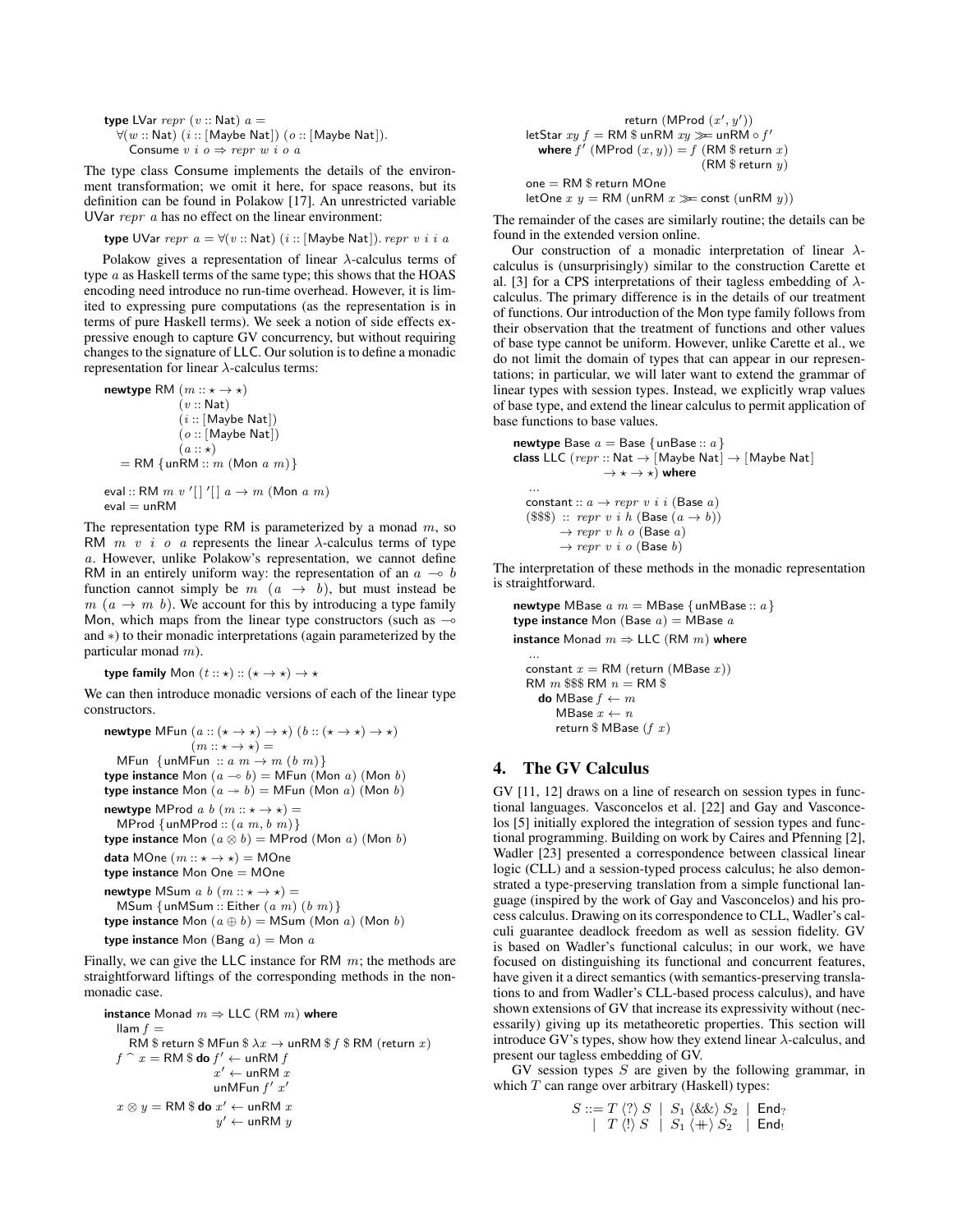A session type on a channel captures the expected communication along that channel. Types  $T \langle ? \rangle S$  and  $T \langle ! \rangle S$  denote receiving and sending values of type  $T$ , with the remaining communication captured by S. Types  $S_1 \langle k \& \rangle S_2$  and  $S_1 \langle +\rangle S_2$  reflect offering and making a choice between expectations  $S$  and  $S'$ . Finally, End? and End! reflect closing a channel (where the End? endpoint will wait for the End! endpoint to close). We introduce Haskell types corresponding to each session type constructor; as we intend them to be used as indices in the representation of GV, we do not introduce data constructors for these types.

data  $t \langle ? \rangle$  s; data  $s_1 \langle \& \& \rangle$  s<sub>2</sub>; data End? data  $t \langle \cdot | \cdot \rangle$  s; data  $s_1 \langle +\rangle s_2$ ; data End

We have intentionally chosen not to define session types by data type promotion, so that the grammar of session types admits further extensions. We will take advantage of this openness later when we introduce a notion of polarized session types ([§6\)](#page-8-0); our previous work [\[11,](#page-13-3) [12\]](#page-13-4), discusses extending GV session types with polymorphism, unrestricted channels, and recursion. A central feature of session types is duality: if the process on one end of a channel expects to send a value of type  $T$ , the process on the other end should expect to receive a value of type T. We write  $\overline{S}$  to denote the dual of session type  $S$ , defined as follows:

$$
\frac{\overline{T \langle ? \rangle S}}{S_1 \langle \& \& \rangle S_2} = \overline{S_1} \langle + \rangle \overline{S_2} \qquad \frac{\overline{T \langle ! \rangle S}}{S_1 \langle + \rangle S_2} = \overline{S_1} \langle \& \& \rangle \overline{S_2}
$$
\n
$$
\overline{\text{End}_?} = \text{End}_!
$$
\n
$$
\frac{\overline{T \langle ! \rangle S}}{\text{End}_?} = \text{End}_!
$$

We realize duality directly in Haskell, using an indexed type family.

type family Dual  $s$  ::  $\star$ type instance Dual  $(t \langle ? \rangle s) = t \langle ! \rangle$  Dual s **type instance** Dual  $(t \langle !) s$  =  $t \langle ? \rangle$  Dual s type instance Dual  $(s_1 \langle k\&\rangle s_2)$  = Dual  $s_1 \langle +\rangle$  Dual  $s_2$ type instance Dual  $(s_1 \langle +\rangle s_2)$  = Dual  $s_1 \langle \&\&\rangle$  Dual  $s_2$ <br>type instance Dual End<sub>?</sub> = End<sub>!</sub> type instance Dual End<sub>?</sub>  $=$  End<sub>?</sub><br>type instance Dual End<sub>1</sub>  $=$  End<sub>2</sub> type instance Dual End!

We also introduce a type class characterizing session types, capturing that duality for session types must be involutive.

```
class (Dual (Dual s)∼s) \Rightarrow Session s
instance Session s ⇒ Session (t \langle ? \rangle s)<br>instance Session s ⇒ Session (t \langle ! \rangle s)
instance Session s \Rightarrowinstance Session End?
instance Session End
instance (Session s_1, Session s_2) \Rightarrow Session (s_1 \langle kx \rangle s_2)instance (Session s_1, Session s_2) \Rightarrow Session (s_1 \langle +\n \rangle s_2)
```
type DualSession  $(s::\star) =$  (Session s, Session (Dual s))

Our session types differ from Honda's original specification [\[6\]](#page-13-0) only in the treatment of closed channels: he provides a single, selfdual session type End which imposes no expectations on processes, where we require an explicit channel-closing synchronization. This change stems from Wadler's identification of session types with the propositions of CLL: linear logic has no self-dual proposition to stand in for End.

The concurrent portion of GV is defined by a collection of polymorphic constants, corresponding to the introduction and elimination of session types:

```
fork :: (S \multimap End<sub>!</sub>) \multimap \overline{S}send :: T \multimap (T \langle ! \rangle S) \multimap Srecv :: (T \langle ? \rangle S) \neg P \otimes Swait :: End<sub>?</sub> -<sub>0</sub> 1</sub>
  chooseLeft :: (S_1 \langle +\rangle S_2) \rightarrow S_1chooseRight :: (S_1 \langle +\rangle S_2) \rightarrow S_2offer :: (S_1 \langle k\&\rangle S_2) \rightarrow (S_1 \rightarrow T) \rightarrow (S_2 \rightarrow T) \rightarrow T
```
The only introduction form for session types is fork; the remaining operations eliminate session types by performing communication. The operation fork  $f$  creates a fresh channel, forks a new thread which invokes f with one endpoint of the channel, and returns the other endpoint of the channel. The operation send  $v x$  sends value  $v$  through endpoint  $x$ , returning the updated endpoint. Correspondingly, the operation recv  $x$  receives a value through endpoint  $x$ , returning a pair of the value and the updated endpoint. The operation wait  $x$  synchronizes on the endpoint  $x$ , waiting for the corresponding forked thread to terminate and hence close the other end of the channel. The operations chooseLeft  $x$  and chooseRight  $x$ each make a choice on endpoint  $x$ . Correspondingly, the operation offer  $x \, l \, r$  receives a choice along endpoint  $x$  and proceeds accordingly with either  $l$  or  $r$  applied to the updated endpoint.

We define a class of GV representations, extending our class of linear  $\lambda$ -calculus representations.

class GV  $(ch:: \star \rightarrow \star)$  $(repr::Nat \rightarrow [Maybe Nat] \rightarrow [Maybe Nat]$  $\rightarrow \star \rightarrow \star) | repr \rightarrow ch$  where send :: DualSession s  $\Rightarrow$  repr v i h t  $\rightarrow$  repr v h o (ch (t  $\langle \cdot | s \rangle$ ))  $\rightarrow$  repr v i o (ch s) recv :: DualSession s  $\Rightarrow$  repr v i o (ch (t  $\langle ? \rangle$  s))  $\rightarrow$  repr v i o (t  $\otimes$  ch s)

An instance of GV fixes both a representation type repr and a channel type constructor ch, parameterized by session types. We require that the representation type determine the channel type. The majority of the method signatures are straightforward translations of their type signatures above. The DualSession constraint for the continuation type s is sufficient to assure that the initial types  $(t \langle \cdot \rangle)$ and  $t \langle ? \rangle$  s) are session types as well.

```
fork :: DualSession s
      \Rightarrow repr v i o (ch s \multimap ch End!)
       \rightarrow repr v i o (ch (Dual s))
wait :: repr \ v \ i \ o \ (ch \ End_?)\rightarrow repr v i o One
```
The fork primitive both constructs a new channel (before calling its argument function) and closes the End<sub>!</sub>-typed channel its argument returns. The process holding the other endpoint must wait for the channel to close. The signatures and interpretation of the choice constants is unsurprising.

|       | chooseLeft :: (DualSession $s_1$ , DualSession $s_2$ )                               |
|-------|--------------------------------------------------------------------------------------|
|       | $\Rightarrow$ repr v i o (ch (s <sub>1</sub> $\langle + s_2 \rangle$ )               |
|       | $\rightarrow$ repr v i o (ch s <sub>1</sub> )                                        |
|       | chooseRight :: (DualSession $s_1$ , DualSession $s_2$ )                              |
|       | $\Rightarrow$ repr v i o (ch (s <sub>1</sub> $\langle + s_2 \rangle$ )               |
|       | $\rightarrow$ repr v i o (ch s <sub>2</sub> )                                        |
| offer | $\therefore$ (DualSession $s_1$ , DualSession $s_2$ )                                |
|       | $\Rightarrow$ repr v i h (ch (s <sub>1</sub> $\langle \&\&\rangle$ s <sub>2</sub> )) |
|       | $\rightarrow$ repr v h o (ch s <sub>1</sub> $\rightarrow$ t)                         |
|       | $\rightarrow$ repr v h o (ch s <sub>2</sub> $\rightarrow$ t)                         |
|       | $\rightarrow$ repr v i o t                                                           |

We present a short example of a GV program embedded in Haskell, implementing a simple concurrent calculator. First, we define a process that receives two integers along a channel c, and returns their product along the same channel:

$$
\begin{array}{c} \text{multiplier} = \text{defnGV} \ \text{\$ \ } \text{llam} \ \text{\$ \ } \lambda c \rightarrow \text{recv } c \ \text{ 'bind' } \left( \text{lip} \ \text{\$ \ } \lambda x \ c \rightarrow \text{recv } c \ \text{ 'bind' } \left( \text{lip} \ \text{\$ \ } \lambda y \ c \rightarrow \text{recv } c \ \text{ 'bind' } \left( \text{lip} \ \text{\$ \ } \lambda y \ c \rightarrow \text{send } \left( \text{times} \ \text{\$ \ } x \ \text{\$ \ } y \ c \right) \right) \end{array}
$$

send (times  $\hat{x} \hat{y}$ ) c))<br>The times function lifts Haskell multiplication to apply to linear terms; it has the following type signature.

times :: (Num b, LLC 
$$
repr
$$
)  $\Rightarrow$   
 $repr \ v \ o \ o$  (Bang (Base b)  $\neg$  Bang (Base b)  $\neg$  Bang (Base b))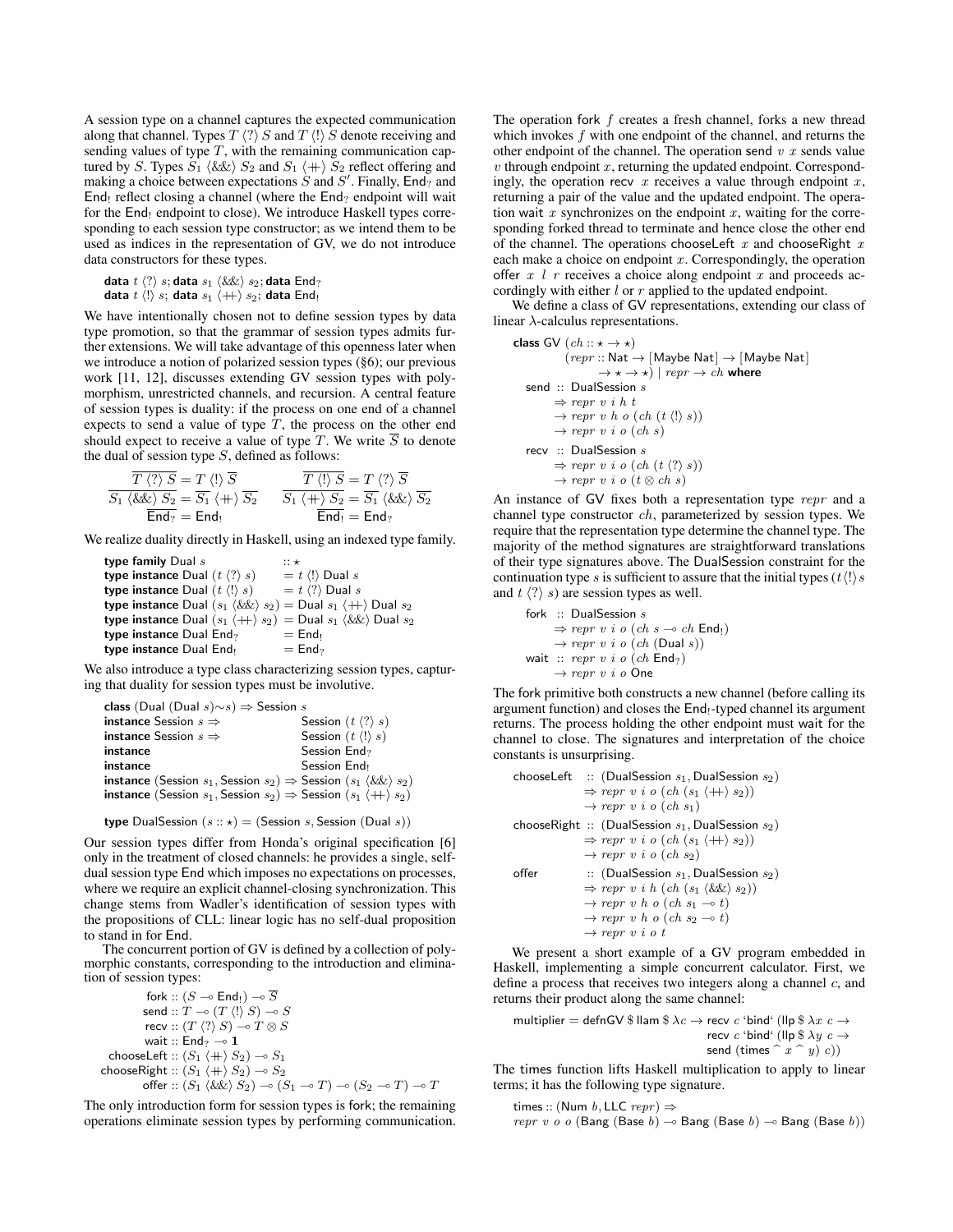The Base constructors lift Haskell types to linear types (as discussed in the previous section), while the Bang constructors are necessary because we have no guarantee that the Haskell function  $(\star)$  uses its arguments linearly. The implementation of times is entirely unsurprising. The bind, llp, and llz functions allow us to write GV code in a logical order and simplify the plumbing of channels.

```
bind e f = f^{\frown} e<br>ret e = eret e\text{llp } f = \text{llam } (\lambda p \rightarrow \text{letStar } p f)\existsllz f = \text{Ham}(\lambda z \rightarrow \text{letOne } z f)
```
The defnGV function assures that the term gives rise to no unsatisfiable constraints (which would indicate type errors), equivalently to the defn function in Polakow's embedding.

```
type DefnGV ch a = \forall repr \ i \ v.
  (LLC repr, GV ch repr) \Rightarrow repr v i i a
defnGV :: DefnGV ch\ a \rightarrow DefnGV ch\ adefnGV x = x
```
We can use multiplier in the context of a larger process, which offers both multiplication and negation behaviors:

```
negater = defnGV $ llam $\lambda c \rightarrowrecv c 'bind' (llp \$\lambda x \ c \rightarrowsend (times \hat{\ } (bang (constant (-1))) \hat{x}) c)
```
calculator = defnGV \$ llam \$  $\lambda c \rightarrow$  offer c multiplier negater

Finally, we can use the calculator to perform a simple arithmetic operation.

```
answer =defnGV $ fork calculator 'bind' (llam $ \lambda c \rightarrowchooseLeft c 'bind' (llam \delta \lambda c \rightarrowsend (bang (constant 6)) c
                                   'bind' (llam \$\lambda c \rightarrowsend (bang (constant 7)) c
                                   'bind' (llam \$\lambda c \rightarrowrecv c 'bind' (llp \& \lambda z \ c \rightarrowwait c 'bind' (llz \$\ret z
  ))))))
```
One concern with embeddings like ours is the legibility of error messages. One of the strengths of Polakow's technique is that it yields relatively readable error messages resulting from misuse of linear assumptions. The situation is even better for violations of session types. For example, the following term fails to provide the multiplier:

```
wrongAnswer =defnGV $ fork calculator 'bind' (llam $ \lambda c \rightarrowchooseLeft c 'bind' (llam \delta \lambda c \rightarrowsend (bang (constant 6)) c
                                  'bind' (llam \$\lambda c \rightarrowrecv c 'bind' (llp \& \lambda z \ c \rightarrowwait c 'bind' (llz \$\ret z
  )))))
```
The resulting error message correctly identifies that the type of calculator, which requires two arguments, does not align with its use in wrongAnswer, which only supplies one:

```
gvhs.lhs:921:17:
    Couldn't match type 'a <?> EndIn'
    with 'Bang (Base Integer)
          <!> (Bang (Base Integer)
          <?> EndIn)'
  ...
```
*Remark* Prior accounts of GV typically include an additional constant link for linking two dual endpoints together.

$$
\mathsf{link} :: (S \otimes \overline{S}) \multimap \mathsf{End}_!
$$

Communication is forwarded between the two end points. We chose not to include link here as we rarely need it in practice. It is in fact admissible, and one way to define it is to add a link method to the Session type class.

#### <span id="page-6-0"></span>4.1 A CPS semantics for GV

Before giving concrete implementations, we present a formal semantics of GV through a CPS translation, following our previous work [\[12\]](#page-13-4). This serves two purposes. First, it captures our intuitive understanding of GV. Second, it motivates our CPS-based implementation of GV, and our introduction of polarized session types.

Our CPS translation  $\mathcal{K}$ [-] is a call-by-value CPS translation into simply-typed lambda calculus. The translation on functional types and terms is standard. The important part is the translation on function types:

$$
\mathcal{K}[\![A\multimap B]\!] = \mathcal{K}[\![A]\!] \to (\mathcal{K}[\![B]\!] \to R) \to R
$$

where  $R$  is a fixed return type. The translation on all of the other type constructors is homomorphic. The key idea is that rather than returning a value, each function is augmented with a continuation argument which is supplied with the return value of the function.

As observed by Kobayashi et al. [\[10\]](#page-13-14) and Dardha et al. [\[4\]](#page-13-15), choice in session types can be encoded in terms of the input and output session types and (linear) sums. We will take advantage of this operation to simplify our CPS translation. We begin by defining a translation  $Q\llbracket - \rrbracket$  that implements the choice primitives. On types, it is defined as the homomorphic extension of the equations:

$$
Q[[S_1 \langle + \rangle S_2]] = (\overline{Q[[S_1]]} \oplus \overline{Q[[S_2]]}) \langle ! \rangle \text{ End}_!
$$
  

$$
Q[[S_1 \langle \& \& \rangle S_2]] = (\overline{Q[[S_1]]} \oplus \overline{Q[[S_2]]}) \langle ? \rangle \text{ End}_?
$$

These translations preserve the expected duality requirement:  $\mathcal{Q}[S_1 \langle +\rangle S_2] = \mathcal{Q}[S_1 \langle k\⟩ S_2]$ . The translation of terms is directed by the type translation:

<sup>Q</sup>JchooseLeft <sup>M</sup><sup>K</sup> <sup>=</sup> fork (λx.send (inl <sup>x</sup>) <sup>Q</sup>JMK) <sup>Q</sup>JchooseRight <sup>M</sup><sup>K</sup> <sup>=</sup> fork (λx.send (inr <sup>x</sup>) <sup>Q</sup>JMK) <sup>Q</sup>Joffer M N<sup>1</sup> <sup>N</sup><sup>2</sup><sup>K</sup> <sup>=</sup> let (x, c) = recv <sup>Q</sup>JM<sup>K</sup> in let () = wait c in case <sup>x</sup> of inl <sup>x</sup> 7→ QJNK<sup>1</sup> <sup>x</sup> <sup>|</sup> inr <sup>x</sup> 7→ QJNK<sup>2</sup> <sup>x</sup>

We now define the CPS translation for session types on the image of  $Q\llbracket -\rrbracket$ . The intuition for translating session types is as follows: communication between two endpoints of a channel is modelled as function application in which the function represents the input endpoint and the argument represents the output endpoint. The translation on input and output types is as follows.

$$
\mathcal{K}[\mathbb{E}nd_!] = R
$$
  
\n
$$
\mathcal{K}[\mathbb{E}nd_?] = R \to R
$$
  
\n
$$
\mathcal{K}[\![A \langle ! \rangle S ]\!] = \mathcal{K}[\![A]\!] \to \mathcal{K}[\![\overline{S}]\!] \to R
$$
  
\n
$$
\mathcal{K}[\![A \langle ? \rangle S]\!] = (\mathcal{K}[\![A]\!] \to \mathcal{K}[\![S]\!] \to R) \to R
$$

The central property that captures the notion of communication as function application is that if S is an output type then  $\mathcal{K}[\overline{S}]$  =  $\mathcal{K}[[S]] \rightarrow R$  (equivalently, if S is an input type then  $\mathcal{K}[[S]] =$  $\mathcal{K}[\overline{S}] \to R$ ).

Given the translation on types, there is little choice in the translation on terms. A subtlety is that for send and fork the translation depends on the particular session type at which they are instantiated. We write send for send if the continuation is an output type and send? if it is an input type. Similarly, we write fork! for fork if the body of its argument takes an output type and fork? if it takes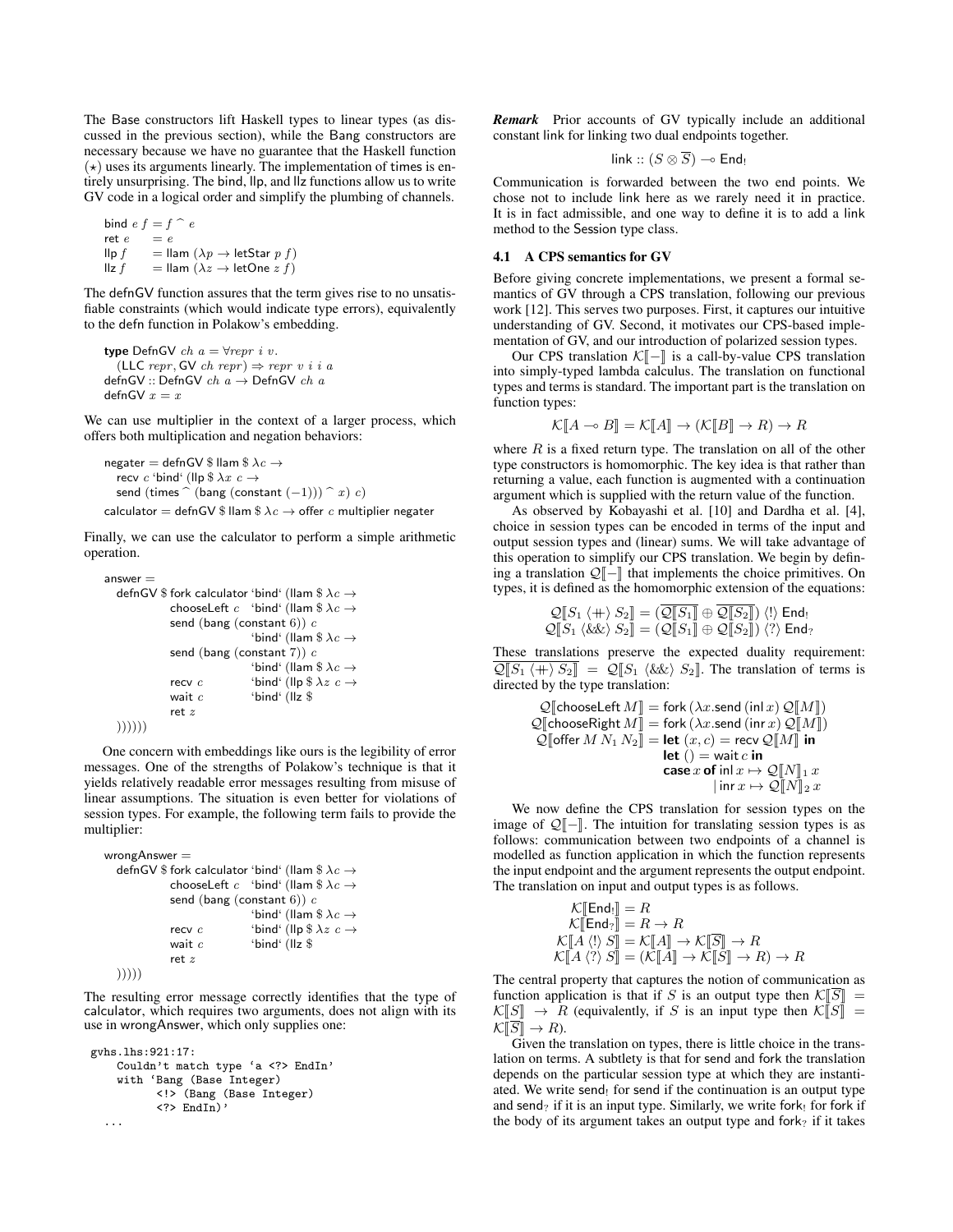an input type.

$$
\mathcal{K}[\text{send}]\,x \, c \, k = (c \, x) \, k
$$
\n
$$
\mathcal{K}[\text{send}_?]\,x \, c \, k = k \, (c \, x)
$$
\n
$$
\mathcal{K}[\text{receive}]\,c \, k = c \, (\lambda x \, d \cdot k \, (x, d))
$$
\n
$$
\mathcal{K}[\text{fork}]\,f \, k = k \, (\lambda x \cdot f \, x \, id)
$$
\n
$$
\mathcal{K}[\text{fork}?\,f \, k = (\lambda x \cdot f \, x \, id) \, k
$$
\n
$$
\mathcal{K}[\text{wait}]\,c \, k = c \, (k \, () )
$$

The reason for the non-uniformity in the translation is that duality is symmetric whereas function application is asymmetric. Notice that despite the non-uniformity the only difference between the two translations of send and fork is the order in which the outer application occurs (we deliberately introduce a  $\beta$  expansion in translation of fork? in order to emphasize this point). One way of avoiding the non-uniformity is to switch to a polarized variant of GV. We implement polarization in Haskell ([§6\)](#page-8-0) and give a translation from GV to polarized GV ([§7\)](#page-10-0).

In prior work [\[11\]](#page-13-3), we give a direct concurrent semantics for GV, and show that it corresponds to cut elimination in Wadler's process calculus CP [\[23\]](#page-13-13). The CPS translation agrees with the direct semantics, but in order to simulate all possible reduction paths of GV in the direct semantics, it is necessary to reduce under  $\lambda$ abstractions. Interpreting the translation under call-by-name reduction rules, as in Haskell, amounts to choosing a canonical reduction strategy (in which reduction is always driven by the continuation of a fork! or the body of a fork?). Note that GV is confluent, so this restriction does not affect the results of GV programs.

#### 5. A Primitive Interpretation

One immediate approach to interpreting GV is to use the concurrency primitives provided in the IO monad, which include primitives for thread creation and synchronization. The obstacle to doing so is the typing of the synchronization primitives. For example, the synchronous-channels package [\[21\]](#page-13-16) provides a type Chan a of synchronous channels between threads; but, all values communicated on the channel must be of type a. This is exactly the restriction that session types are designed to lift: a session typed channel may by used to communicate values of arbitrary types safely. For our implementation, we will rely on the boxing of Haskell values giving them a uniform runtime representation, regardless of type.

First we define a dummy channel representation STC s and set its monadic translation to be a synchronous channel.

```
data STC (s::*)type instance Mon (STC s) = IOChan snewtype IOChan s (m::* \rightarrow *) = IOChan (Chan Int)
```
The use of Int in the definition of IOChan is essentially arbitrary: any (boxed) Haskell type would do as well.

The instance of GV for the IO monad is shown in Figure [2.](#page-7-0) GV's primitives wrap the underlying Haskell primitives; we use unsafeCoerce to make the types appear uniform. The final wait synchronization is accomplished by transmitting a unit value, while choice is implemented by transmitting booleans. Safety of unsafeCoerce is guaranteed by type safety of GV, which we have proved independently [\[11\]](#page-13-3).

Our implementation of channels is quite similar to that of Pucella and Tov [\[18\]](#page-13-17). In particular, they also rely on untyped channels (defined using unsafeCoerce), and prove safety by appeal to the safety of a core session-typed calculus  $\lambda^{F \parallel F}$ . Nevertheless, GV is quite different from their embedding. A key difference is the treatment of delegation, or transmitting channels along channels. Here is a (slightly contrived) example of delegation.

```
instance GV STC (RM IO) where
  send (RM mv) (RM mc) = RM $
    do v \leftarrow mvIOChan c ← mcwriteChan c (unsafeCoerce v)
        return (IOChan c)
  recv (RM mc) = RM $
    do IOChan c \leftarrow mcv \leftarrow readChan \ creturn (MProd (unsafeCoerce v, IOChan c))
  wait (RM mc) = RM $
    do IOChan c \leftarrow mcv \leftarrow readChan \ ccase unsafeCoerce v of () \rightarrow return MOne
  fork (RM \text{ mf}) = RM \text{S}do MFun f \leftarrow mfc \leftarrow newChanforkIO (do (IOChan c) \leftarrow f (IOChan c)
                     writeChan\ c (unsafeCoerce ()))
        return (IOChan c)
  chooseLeft (RM mc) = RM $
    do IOChan c \leftarrow mcwriteChan c (unsafeCoerce False)
        return (IOChan c)
  chooseRight (RM mc) = RM $
    do IOChan c \leftarrow mcwriteChan c (unsafeCoerce True)
        return (IOChan c)
  offer (RM mc) (RM mleft) (RM mright) = RM $
    do IOChan c \leftarrow mcMFun left \leftarrow mleftMFun right \leftarrow mrightv \leftarrow \text{readChan } cif unsafeCoerce v then right (IOChan c)
                           else left (IOChan c)
```
<span id="page-7-0"></span>

```
sender n =defnGV $ llam $
   \lambda c \rightarrow recv c 'bind' (llp $ \lambda d c \rightarrowsend (bang (constant n)) d
                   'bind' (llam \$\lambda d \rightarrowsend d c))
answer' =defnGV $ fork (sender 6) 'bind' (llam $ \lambda d \rightarrowfork multiplier 'bind' (llam \delta \lambda c \rightarrowsend c d 'bind' (llam \lambda d \rightarrowrecv d 'bind' (llp \& \lambda c \, d \rightarrowsend (bang (constant 7)) c
                                   'bind' (llam \$\lambda c \rightarrowrecv c 'bind' (llp \& \lambda x \ c \rightarrowwait c 'bind' (llz \$\wait d 'bind' (llz \$\ret x))))))))
```
Evaluating answer' yields 42, but relies on a subprocess to provide the multiplicand to the calculator. Note that sending and receiving channels  $c$  and  $d$  is handled identically to sending and receiving values; in contrast, in Pucella and Tov's system, capabilities to use channels must be sent independently of the channels themselves, and using special primitive operators. We believe that our approach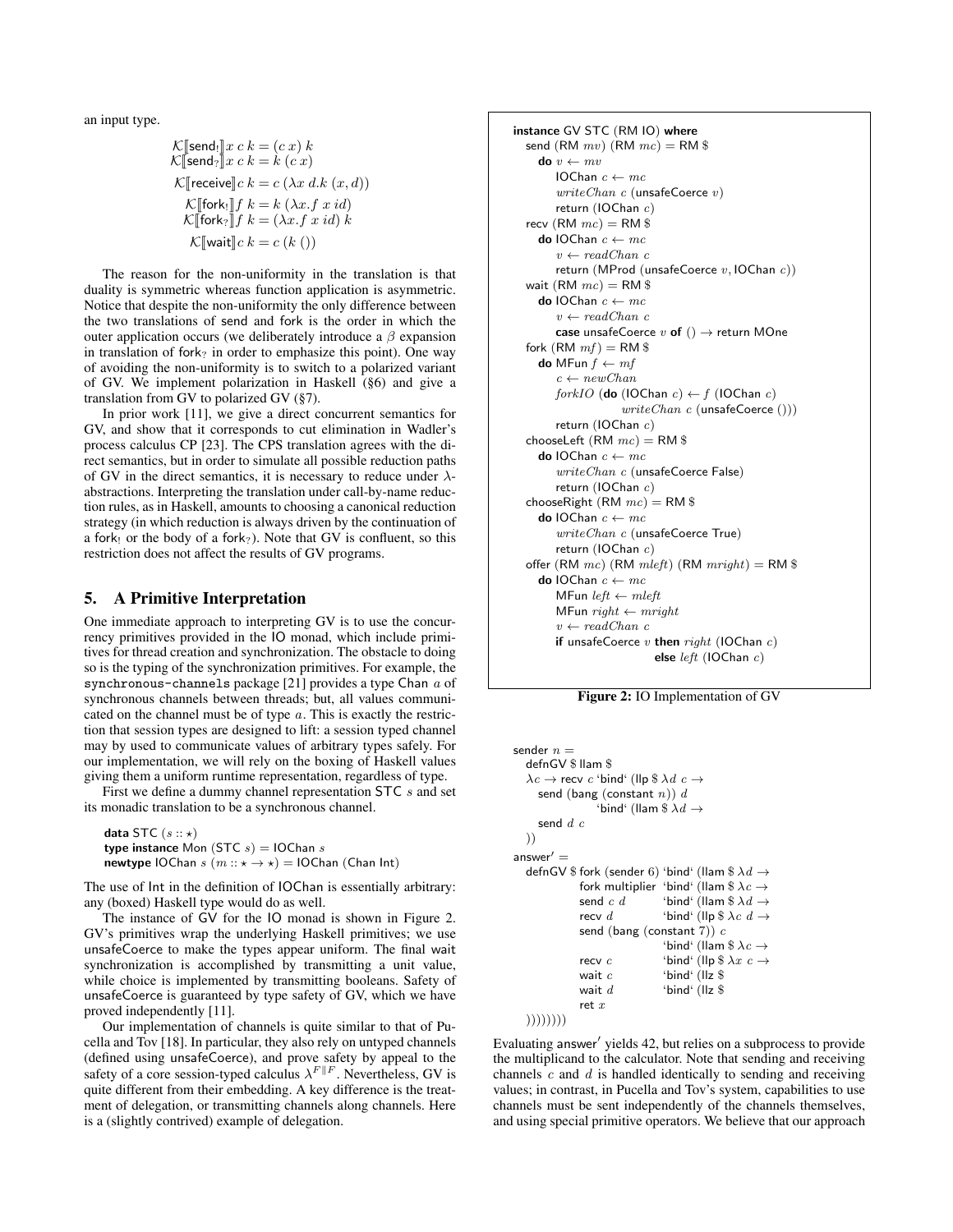is more compositional; for example, arbitrary values containing multiple channels can be sent without sending the corresponding capabilities separately.

#### 5.1 Access Points

GV has a close connection to classical linear logic: in our previous work [\[11\]](#page-13-3), we showed semantics-preserving translations between GV and Wadler's calculus CP, whose typing and evaluation rules are precisely the proof formation and normalization rules of CLL. This means that GV has strong metatheoretic properties, such as deadlock freedom, but correspondingly limits its expressiveness. Previous work on session-typed functional languages [\[5,](#page-13-8) [22\]](#page-13-9) uses a more expressive session initiation mechanism, called access points [\[20\]](#page-13-2), that avoids these limitations, at the cost of allowing deadlock. We can easily extend our embedding of GV with access points.

|        | class GVX $(ap::\star \rightarrow \star)$ $(ch::\star \rightarrow \star)$                                   |
|--------|-------------------------------------------------------------------------------------------------------------|
|        | $(repr::\mathsf{Nat} \rightarrow [\mathsf{Maybe}\ \mathsf{Nat}] \rightarrow [\mathsf{Maybe}\ \mathsf{Nat}]$ |
|        | $\rightarrow \star \rightarrow \star)$                                                                      |
|        | $\vert$ repr $\rightarrow$ ch ap where                                                                      |
| spawn  | $::repr \ v \ i \ o \ (One \multimap One)$                                                                  |
|        | $\rightarrow$ repr v i o One                                                                                |
| close  | $::repr \ v \ i \ o \ (ch \ End_1)$                                                                         |
|        | $\rightarrow$ repr v i o One                                                                                |
| new    | $\therefore$ DualSession $s$                                                                                |
|        | $\Rightarrow$ repr v i o (ap s $\rightarrow$ t)                                                             |
|        | $\rightarrow$ repr v i o t                                                                                  |
| accept | $\therefore$ DualSession $s$                                                                                |
|        | $\Rightarrow$ repr v i o (ap s)                                                                             |
|        | $\rightarrow$ repr v i o (ch s)                                                                             |
|        | request :: DualSession s                                                                                    |
|        | $\Rightarrow$ repr v i o (ap s)                                                                             |
|        | $\rightarrow$ repr v i o (ch (Dual s))                                                                      |

In addition to the  $repr$  and  $ch$  types, which serve the same roles they did for the GV class, the GVX class includes a new type constructor for access points, ap. Access points are introduced by new; note that in the argument to new, the new access point does not have to be used linearly. Processes initiate communication by calling accept or request on a given access point. Channels are constructed for pairs of accepting and requesting processes, with no guarantee as to which accepters will be paired with which requesters. With this model of communication, we can present a simplified model of process creation, spawn, and allow channels of type  $EndOut$  to be closed explicitly with close. It is easy to implement our previous model in terms of this model; fork is defined by

$$
\begin{aligned}\n\text{fork}' & f &= \\
& \text{new (ilam \$ \lambda ap \to \text{space } x) \cdot bind'} \text{ (llam \$ \lambda c \to \text{space } x) \cdot bind'} \\
& \text{space } c \quad \text{``bind' (llz \$ \text{space } x)) \cdot bind'} \text{ (llz \$ \text{space } ap)} \\
& \text{request } ap))\n\end{aligned}
$$

We can also see that this model of communication is more expressive than that of pure GV; for example, here is a simple deadlocked term:

stuck = new (ilam  $\lambda ap \rightarrow$  close (accept  $ap$ ))

There can clearly never be a requester for ap, so this code must be stuck. Despite the loss of deadlock freedom, and the non-logical character of this extension, we do not lose session fidelity. This illustrates the modularity of GV. It is straightforward to define an instance of GVX in terms of existing Haskell concurrency constructs in a similar manner to the instance of GV in Figure [2.](#page-7-0) Due to lack of space we omit the code.

## <span id="page-8-0"></span>6. A Polarizing Development

The previous sections develop an implementation of GV based on GHC's concurrency primitives. However, these primitives are more expressive than GV's concurrency. In particular, as we have shown previously [\[11\]](#page-13-3), GV is terminating and confluent. We now take advantage of that observation to give another, purely functional, implementation of GV.

Our starting point is the CPS interpretation of GV given earlier ([§4.1\)](#page-6-0). However, that definition is type directed: negative (or input-like) session types are translated differently from positive (or output-like) session types. To reflect this distinction, we begin by considering a polarized variant of session types, making explicit the distinction between input and output types and requiring coercions (or *shifts*) between them. We give a polarized version of GV and an implementation using continuations (via the Cont monad). In the next section, we show how to interpret our tagless embedding of GV as the tagless embedding of polarized GV in Haskell. Composing the continuation with this interpretation we obtain an implementation of GV in terms of continuations.

We define polarized session types as follows.

$$
S_? ::= \textsf{Shift}_? \ S_! \mid T \langle ? \rangle \ S_? \mid S_? \langle \& \& \rangle \ S_? \mid \textsf{End}_? S_! ::= \textsf{Shift}_! \ S_? \mid T \langle ! \rangle \ S_! \mid S_! \langle + \rangle \ S_!' \mid \textsf{End}_!
$$

The existing types for input, output, choice, and closed channels are classified as expected. We add two session types,  $\text{Shift}_2S_1$  and Shift!  $S_?$ , to explicitly shift output to input session types and vice versa. These constructors have the expected duality relationship:

$$
\overline{\mathsf{Shift}_? S_!} = \mathsf{Shift}_! \ \overline{S_!} \qquad \overline{\mathsf{Shift}_! S_?} = \mathsf{Shift}_? \overline{S_?}
$$

We can add these type to our embedding following the pattern of the other session type constructors:

data Shift $s$  s data Shift! s type instance Dual (Shift<sub>!</sub>  $s$ ) = Shift<sub>?</sub> (Dual  $s$ ) type instance Dual (Shift<sub>?</sub>  $s$ ) = Shift<sub>!</sub> (Dual  $s$ )

We must also introduce new constants to our polarized GV language that inhabit the shift types, typed as follows.

$$
\frac{\Gamma \vdash M : \mathsf{Shift}_? S_!}{\Gamma \vdash \mathsf{osh}\,M : S_!} \qquad \frac{\Gamma \vdash M : \mathsf{Shift}_! S_?}{\Gamma \vdash \mathsf{ish}\,M : S_?}
$$

As with our other communication primitives, these serve as eliminators; fork remains the only term to introduce session types. The naming of these constants follows from their role as eliminators of the corresponding session types; for example, osh eliminates a shift to input, yielding a channel of output type. We now present the embedding of polarized GV.

```
class PGV
```

|                                        | $(\omega s :: \star \rightarrow \star)$ $(is :: \star \rightarrow \star)$                                  |  |  |  |  |
|----------------------------------------|------------------------------------------------------------------------------------------------------------|--|--|--|--|
|                                        | $(repr::\mathsf{Nat}\to [\mathsf{Maybe}\ \mathsf{Nat}]\to [\mathsf{Maybe}\ \mathsf{Nat}]\to\star\to\star)$ |  |  |  |  |
| $\vert$ repr $\rightarrow$ os is where |                                                                                                            |  |  |  |  |
| sendp                                  | $\therefore$ repr v i h t                                                                                  |  |  |  |  |
|                                        | $\rightarrow$ repr v h o (os (t $\langle \cdot   s \rangle$ )                                              |  |  |  |  |
|                                        | $\rightarrow$ repr v i o (os s)                                                                            |  |  |  |  |
| recvp                                  | $\therefore$ repr v i o (is (t $\langle ? \rangle$ s))                                                     |  |  |  |  |
|                                        | $\rightarrow$ repr v i o (t $\otimes$ is s)                                                                |  |  |  |  |
| waitp                                  | $\therefore$ repr v i o (is End?)                                                                          |  |  |  |  |
|                                        | $\rightarrow$ repr v i o One                                                                               |  |  |  |  |
| forkp                                  | $\therefore$ Dual (Dual $s \rightarrow s$                                                                  |  |  |  |  |
|                                        | $\Rightarrow$ repr v i o (os s $\multimap$ os End <sub>1</sub> )                                           |  |  |  |  |
|                                        | $\rightarrow$ repr v i o (is (Dual s))                                                                     |  |  |  |  |
| osh                                    | $::$ repr v i o (is (Shift <sub>?</sub> s))                                                                |  |  |  |  |
|                                        | $\rightarrow$ repr v i o (os s)                                                                            |  |  |  |  |
| ish                                    | $::$ repr v i o (os (Shift <sub>!</sub> s))                                                                |  |  |  |  |
|                                        | $\rightarrow$ repr v i o (is s)                                                                            |  |  |  |  |
|                                        |                                                                                                            |  |  |  |  |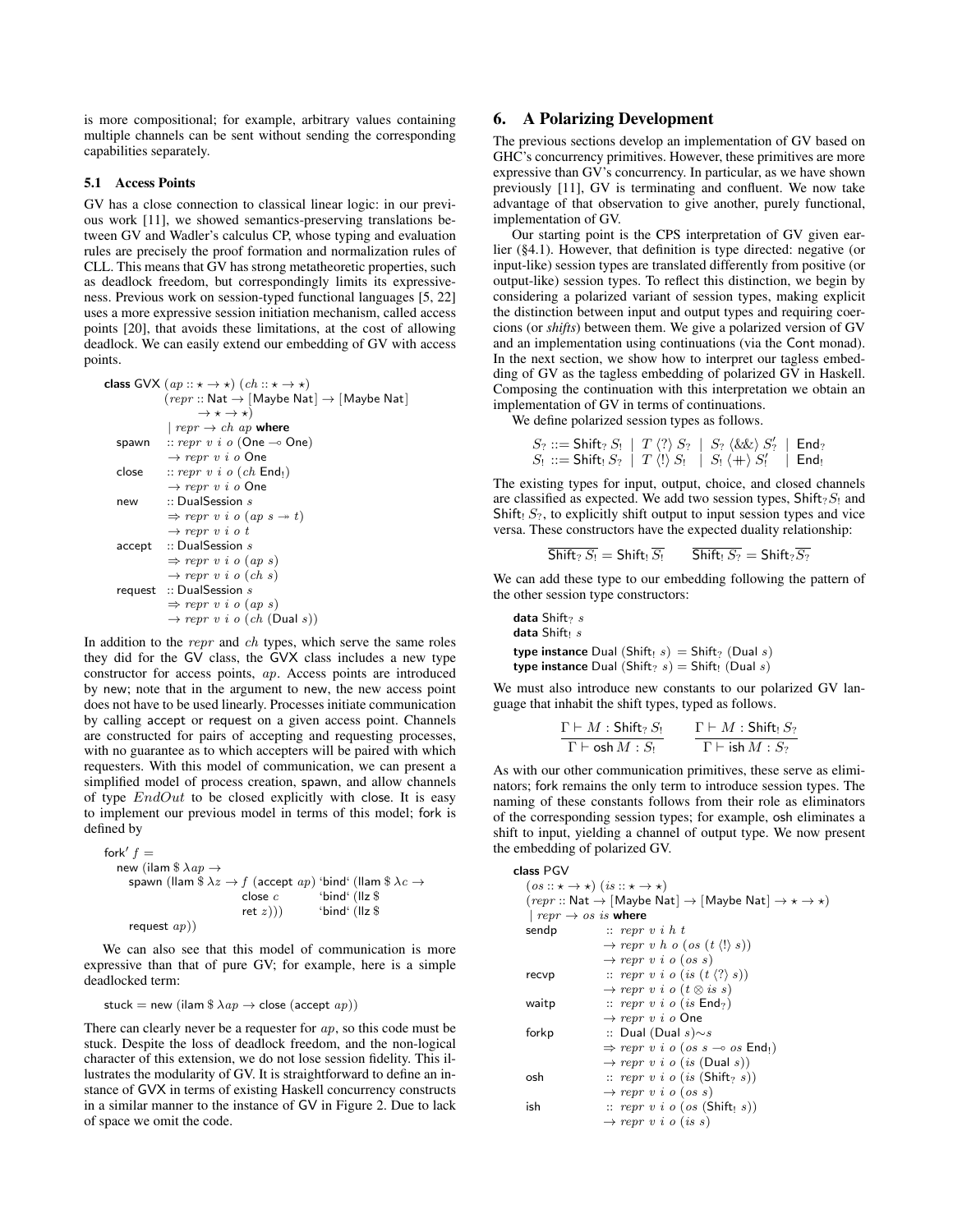```
chooseLeftp :: repr \ v \ i \ o \ (os \ (s_1 \ \langle +\rangle \ s_2))\rightarrow repr v i o (os s<sub>1</sub>)
   chooseRightp :: repr \ v \ i \ o \ (os \ (s_1 \ \langle +\rangle \ s_2))\rightarrow repr v i o (os s<sub>2</sub>)
   offerp :: (Dual (Dual s<sub>1</sub>)∼s<sub>1</sub>, Dual (Dual s<sub>2</sub>)∼s<sub>2</sub>)
                          \Rightarrow repr v i h (is (s<sub>1</sub> \langle \&\&\rangles<sub>2</sub>))
                          \rightarrow repr v h o (is s<sub>1</sub> \rightarrow t)
                          \rightarrow repr v h o (is s<sub>2</sub> \rightarrow t)
                          \rightarrow repr v i o t
type DefnPGV os is a = \forall repr \ i \ v.
    (LLC repr, PGV \ os \ is \ repr) \Rightarrow repr \ v \ i \ i \ adefnPGV :: DefnPGV os is a \rightarrow DefnPGV os is a
defnPGV x = x
```
The key difference from GV is that PGV is parameterized by two channel constructors, one (os) for channels of output session type and the other (is) for channels of input session type. The types of the familiar primitives reflect this distinction: sendp acts on and returns output channels, for instance, while recvp acts on and returns input channels.

Programs in polarized GV closely resemble those in GV, but with the addition of explicit shift operations each time a channel switches from being used for input to being used for output or vice versa. For instance, here is a simplified adaptation of the calculator example ([§4\)](#page-4-0) in which only multiplication is supported.

```
multiplierp =defnPGV $ llam $
  \lambda c \rightarrow \text{ish } c 'bind' (llam $ \lambda c \rightarrowrecvp c 'bind' (llp \$\lambda x\ c\torecvp c 'bind' (llp \$\lambda y c \rightarrowosh c 'bind' (llam \alpha \rightarrowsendp (times \hat{a} x \hat{b} y) c))))
answerp =defnPGV $
     forkp multiplierp 'bind' (llam \delta \lambda c \rightarrowosh c 'bind' (llam \& \lambda c \rightarrowsendp (bang (constant 6)) c 'bind' (llam $ \lambda c \rightarrowsendp (bang (constant 7)) c 'bind' (llam \$\lambda c\toish c \qquad \qquad 'bind' (llam \Rightarrow \qquadrecvp c c \rightarrow 'bind' (llp \& \lambda z \cdot c \rightarrowwaitp c 'bind' (llz \$\ret z
  )))))))
```
In this case, the explicit shifts may seem to only add administrative overhead. However, Pfenning and Griffith [\[16\]](#page-13-18) and Paykin and Zdancewic [\[15\]](#page-13-19) observe that polarized calculi provide precise control over execution strategy that is left either undetermined, in purely concurrent presentations, or is fixed a priori, as in our CPS translation ([§4.1\)](#page-6-0).

We now give a CPS implementation of polarized GV, derived from the CPS semantics of (unpolarized) GV ([§4.1\)](#page-6-0). Our implementation relies on two features of the CPS interpretation. First, while the CPS interpretations of output session types vary, the CPS interpretations of input session types are uniform in terms of the interpretation of the output types. Second, because of polarization, we now know whether the continuation of a channel has input or output type statically, even if we do not know its exact session type.

We begin by introducing type families CPSO and CPSI for the CPS translations of input and output session types, respectively. We define types COutput  $t s r$  and CEndOut  $r$ , the CPS translations of  $t \langle \cdot \rangle$  s and End! respectively. Note that those translations refer to the result type  $r$  explicitly, and so it appears as a parameter of their translations. We also define a type for the translation of all of the input session types, Clnput  $s$  r, defined in terms of the output translation CPSO.

```
type family CPSO (s::\star)::\star \rightarrow \startype family CPSI (s::*):: \star \rightarrow \starnewtype COutput t s rCOutput {unCOutput :: t (Cont r) \rightarrow s r \rightarrow r }
\mathsf{newtype} CEndOut r = \mathsf{CEndOut} {unCEndOut :: r }
type instance CPSO (t \langle \cdot | s) = COutput (Mon t)
                                              (CPSI (Dual s))type instance CPSO End_! = CEndOut
newtype Clnput s r =Cln \{unCln :: CPSO (Dual s) r \rightarrow r}
type instance CPSI s = Clnput s
```
We define wrapper types for input and output session types, as targets of the Mon type family.

type family Ret  $(m::* \rightarrow *)$  where Ret (Cont  $r$ ) =  $r$ data OutC  $(s::\star)$   $(m::\star \rightarrow \star)$  where OutC :: Dual (Dual s)∼s  $\Rightarrow$  CPSO s (Ret m)  $\rightarrow$  OutC s m data InC  $(s::\star)$   $(m::\star \rightarrow \star)$  where InC :: Dual (Dual s)∼s  $\Rightarrow$  CPSI s (Ret m)  $\rightarrow$  InC s m data ICH  $(s::*)$ data OCH  $(s::*)$ type instance Mon  $(ICH s) = InC s$ type instance Mon  $(OCH s) = OutC s$ type instance CPSO  $(s_1 \langle +\rangle s_2)$  = CPSO ((ICH (Dual  $s_1$ ) ⊕ ICH (Dual  $s_2$ )) (!) Endi) type instance CPSO (Shift $s$ ) = CPSO (OCH (Dual  $s$ )  $\langle$ ! $\rangle$  End!)

The dummy types ICH and OCH represent input and output channels, and are implemented by InC and OutC. We introduce type family Ret to give us access to the result type of the continuation monad. We have not provided implementations of the choice or shift types. To do so, we rely on an extension of the  $\mathcal{Q}$ [-| translation ([§4.1\)](#page-6-0), as follows:

```
\mathcal{Q}[\nShift! S_? \rVert = S_? \langle \cdot \rangle End! \qquad \mathcal{Q}[\nShift? S_! \rVert = S_! \langle \cdot \rangle End?
```
We give instances of CPSO for  $\langle +\rangle$  and Shift! in terms of the interpretation of  $\langle \cdot \rangle$  and End<sub>!</sub>; the translations of  $\langle \&\&\rangle$  and Shift? are obtained generically as for the other input session types.

We can now implement the polarized communication primitives. We begin with a helper routine comm that implements communication; that we can do so parametrically in  $s$  is the core implementation benefit of the polarized presentation.

$$
comm::(Chput s r \rightarrow r) \rightarrow (CPSO (Dual s) r \rightarrow r) \rightarrow r
$$
  

$$
comm c d = c (Cln d)
$$

We also define another simple helper routine rid for unwrapping boxed return values.

```
rid :: OutC End<sub>!</sub> (Cont r) \rightarrow rrid (OutC (CEndOut x)) = x
```
The CPS interpretation of polarized GV is given in Figure [3.](#page-10-1) We can implement sendp, recvp, waitp and forkp following the CPS interpretation of GV ([§4.1\)](#page-6-0); our implementation differs from the formal presentation only in the introduction and elimination of wrapper types. The implementations of the shift primitives ish and osh echo the implementations of recvp and sendp. The implementation of choice is somewhat more complicated. Following the  $\mathcal{Q}$ [-| translation, we expect the implementation of chooseLeftp  $m$  to be (the expansion of) the term:

osh \$ forkp \$ llam  $(\lambda x \rightarrow$  sendp (inl (ish x)) m)

The shifts are necessary because the result of chooseLeftp should be an output session, but the result of forkp is always an input session. The difficulty we encounter in implementing this is that CPSO is not injective, and thus the type of an application of comm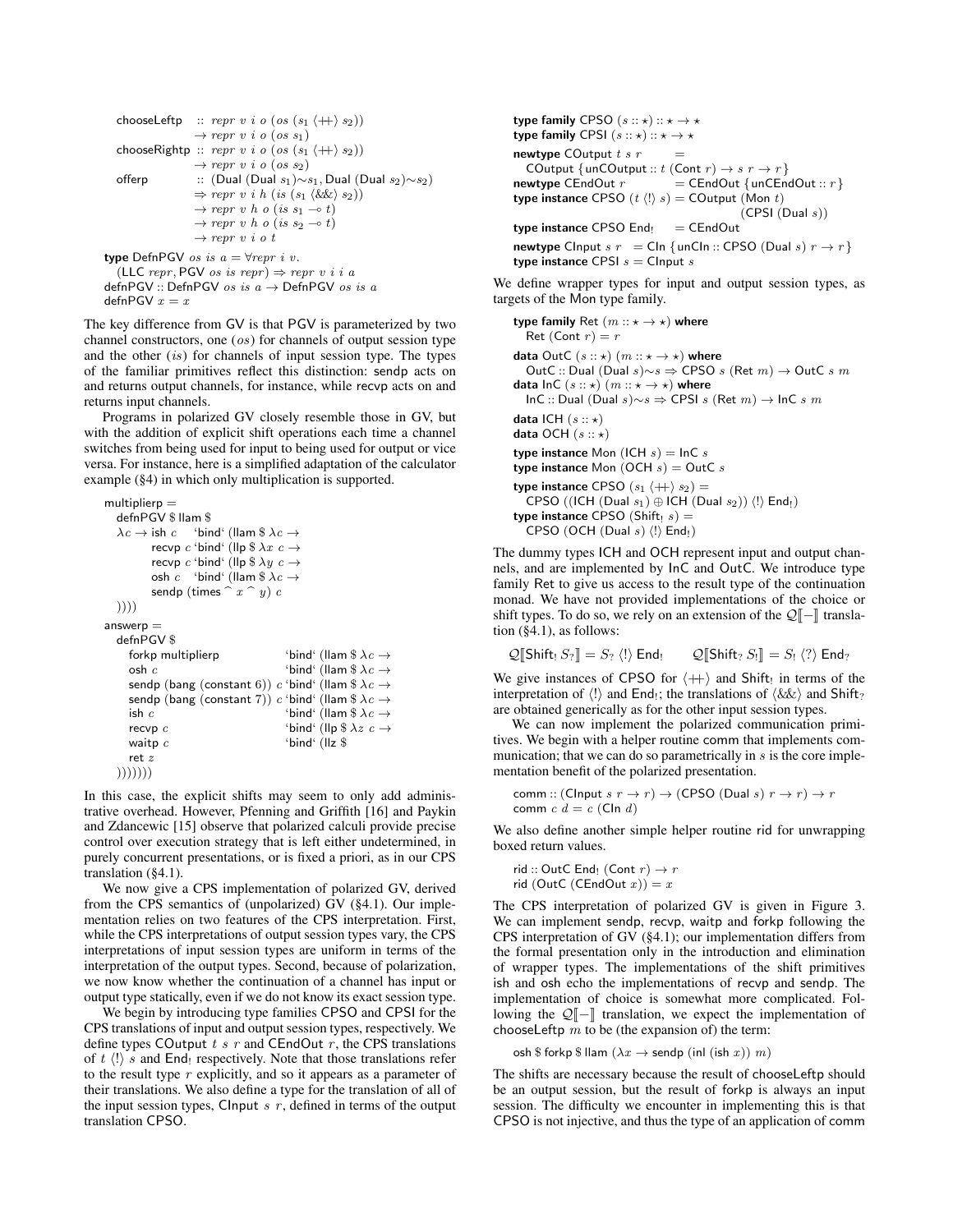```
instance PGV OCH ICH (RM (Cont r)) where
  sendp (RM m) (RM n) = RM $ cont $ \lambda k \to runCont \; m $ \lambda x \to runCont \; n $ \lambda(OutC (COutput f)) \to comm (f x) (k \circOutC)
  recvp (RM \ m) = RM \ cont \ \lambda k \rightarrow runCont \ m \ \lambda(InC (Cln \ f)) \rightarrow f (COutput (\lambda x \ y \rightarrow k \ (MProd (x, lnC \ y))))waitp (RM \text{ m}) = RM \text{ s} cont \text{ s} \lambda k \rightarrow runCont \text{ m} \text{ s} \lambda(\text{lnC (Cln } f)) \rightarrow f (CEndOut (k MOne))
  forkp (RM m) = RM $ cont $ \lambda k \to runCont \ m $ \lambda(MFun f) \to comm (k \circ InC) (\lambda x \to runCont \ (f (OutC x)) rid)
  osh (RM \ m) = RM \ cont \ \lambda k \rightarrow runCont \ m \ \lambda(lnC (CIn f)) \rightarrow f (COutput (\lambda x (CIn g) \rightarrow g (CEndOut (k x))))ish (RM m) = RM $ cont $ \lambda k \rightarrow runCont $ $ \lambda (OutC (COutput f)) \rightarrow comm (k \circ lnC) (\lambda z \rightarrow comm (f (OutC z)) (rid \circ OutC))chooseLeftp (RM \ m) =
      RM $ cont $ λ(k :: OutC s1 (Cont r) → r) → runCont m $ λ(OutC (COutput f )) →
         (comm :: (Clnput (Shift? s_1) r \to r) \to (CPSO (Shift! (Dual s_1)) r \to r) \to r)
            (\lambda(Cln y) \rightarrow y (COutput (\lambda x \text{ (CIn } g) \rightarrow g \text{ (CEndOut } (k x)))))
             (\lambda(COutput g) \to \text{comm } (\lambda x' \to f \text{ (MSum (Left (lnC x')))} (Ch (\lambda (CEndOut x) \to x)))(\lambda z \rightarrow \text{comm} (g (\text{OutC } z)) (\lambda x \rightarrow \text{rid} (\text{OutC } x))))chooseRightp (RM \ m) =
      RM \$ cont \\lambda(k::OutC \ s_2 (Cont r) \rightarrow r) \rightarrow runCont \ m\\lambda(OutC (COutput f)) \rightarrow(comm :: (Clnput (Shift<sub>?</sub> s_2) r \to r) \to (CPSO (Shift<sub>!</sub> (Dual s_2)) r \to r) \to r)
            (\lambda(Cln y) \rightarrow y (COutput (\lambda x \text{ (CIn } g) \rightarrow g \text{ (CEndOut } (k x)))))
             (\lambda(COutput g) \to \text{comm } (\lambda x' \to f \text{ (MSum (Right (InC x')))} (Ch (\lambda (CEndOut x) \to x)))(\lambda z \rightarrow \text{comm} (g (\text{OutC } z)) (\lambda x \rightarrow \text{rid} (\text{OutC } x))))offerp (RM m) (RM n_1) (RM n_2) =
      RM $ cont \lambda k \to runCont \; m \; \lambda (lnC (CIn \; f)) \tof (COutput (\lambda x y \rightarrow \text{case } x \text{ of } \text{MSum } (\text{Left } x_1) \rightarrow runCont n_1 (\lambda(\text{MFun } f1) \rightarrow runCont (f1 x_1) k))MSum (Right x_2) \rightarrow runCont n_2 (\lambda(MFun f2) \rightarrow runCont (f2 x_2) k)))
```


<span id="page-10-1"></span>may not be uniquely determined by its arguments. Nevertheless, other than specifying the type of comm, the remainder of the implementation follows the expansion of the term above.

## <span id="page-10-0"></span>7. A Polarizing Interpretation

In this section we define a representation that allows us to interpret (unpolarized) GV as polarized GV in GHC. Doing so gives a concrete implementation of our formal semantics of GV, in a pure setting, and demonstrates that our GV type class admits multiple implementations. We are able to draw more general lessons about the tradeoffs necessary for translating between tagless embeddings.

Our key observation is that for any unpolarized session type, we can compute a minimal set of shifts to produce a corresponding polarized session type, and can introduce corresponding shifts to interpret communication on the unpolarized channel as communication on the polarized channel. We begin by introducing a data type to represent polarity explicitly.

```
data Polarity = O | I
```
We can now define translations from unpolarized session types to input and output polarized session types. We begin with a type family Pol that classifies session types according to their polarity.

```
type family Pol s :: Polarity
type instance Pol (t \langle \cdot | s \rangle) = O
type instance Pol End_{!} = O
type instance Pol (t \langle ? \rangle s) = 1type instance Pol End? = I
type instance Pol (s_1 \langle +\rangle s_2) = 0type instance Pol (s_1 \langle \& \& \rangle s_2) = 1
```
We now define the translations, taking advantage of Pol to avoid repetition.

```
type family SToO (s::\star)::\startype instance SToO s = SToOShift (Pol s) s
```

```
type family STol (s::\star)::\startype instance SToI s = SToIShift (PoI s) s
```
type family SToOShift  $(p:: \text{Polarity})$   $(s:: \star) :: \star$ type instance SToOShift O  $s =$  OSToO  $s$ type instance SToOShift I  $s =$  Shift! (ISToI s) type family OSToO  $(s::\star)::\star$ type instance OSToO  $(t \langle \cdot | s \rangle)$  =  $t \langle \cdot | s \rangle$  SToO s type instance  $OSToO$  End $I = End$ type instance OSToO  $(s_1 \langle +\rangle s_2)$  = SToO  $s_1 \langle +\rangle$  SToO  $s_2$ 

```
type family STolShift (p:: \text{Polarity}) (s:: \star) :: \startype instance STolShift \vert s \vert = ISTol s
type instance STolShift O s = Shift? (OSToO s)type family |STol(s::\star)::\startype instance ISToI (t \langle ? \rangle s) = t \langle ? \rangle SToI s
type instance ISToI End? = End?
```
type instance ISToI  $(s_1 \langle k \& k \rangle s_2) =$  SToI  $s_1 \langle k \& k \rangle$  SToI  $s_2$ 

These type families simply insert shifts where appropriate.

Next, we define a similar translation on terms. We do so by introducing a new representation type, RP, which will define a GV representation in terms of the PGV class.

```
newtype RP (os :: \star \rightarrow \star) (is :: \star \rightarrow \star)(repr:: Nat \rightarrow [Maybe Nat] \rightarrow [Maybe Nat] \rightarrow \star \rightarrow \star)(v:: \textsf{Nat}) (i:: \textsf{[Maybe Nat]}) (o:: \textsf{[Maybe Nat]}) a =RP {unRP :: (LLC repr, PGV os is repr, Conv repr) \Rightarrowrepr v i o a }
```

```
evalPolCont :: RP OCH ICH (RM (Cont r)) v' ||' || a \rightarrowRM (Cont r) v '[] '[] aevalPolCont = unRP
```
It is parameterized by type constructors for output and input session types, the underlying representation type, and the usual parameters of an LLC representation. The LLC instance for RP is straightforwardly defined in terms of that for RM. We also define a dummy type for representing unpolarized channels in terms of a pair of polarized channel representations:

```
data STP (os::\star \rightarrow \star) (is::\star \rightarrow \star) (s::\star)
```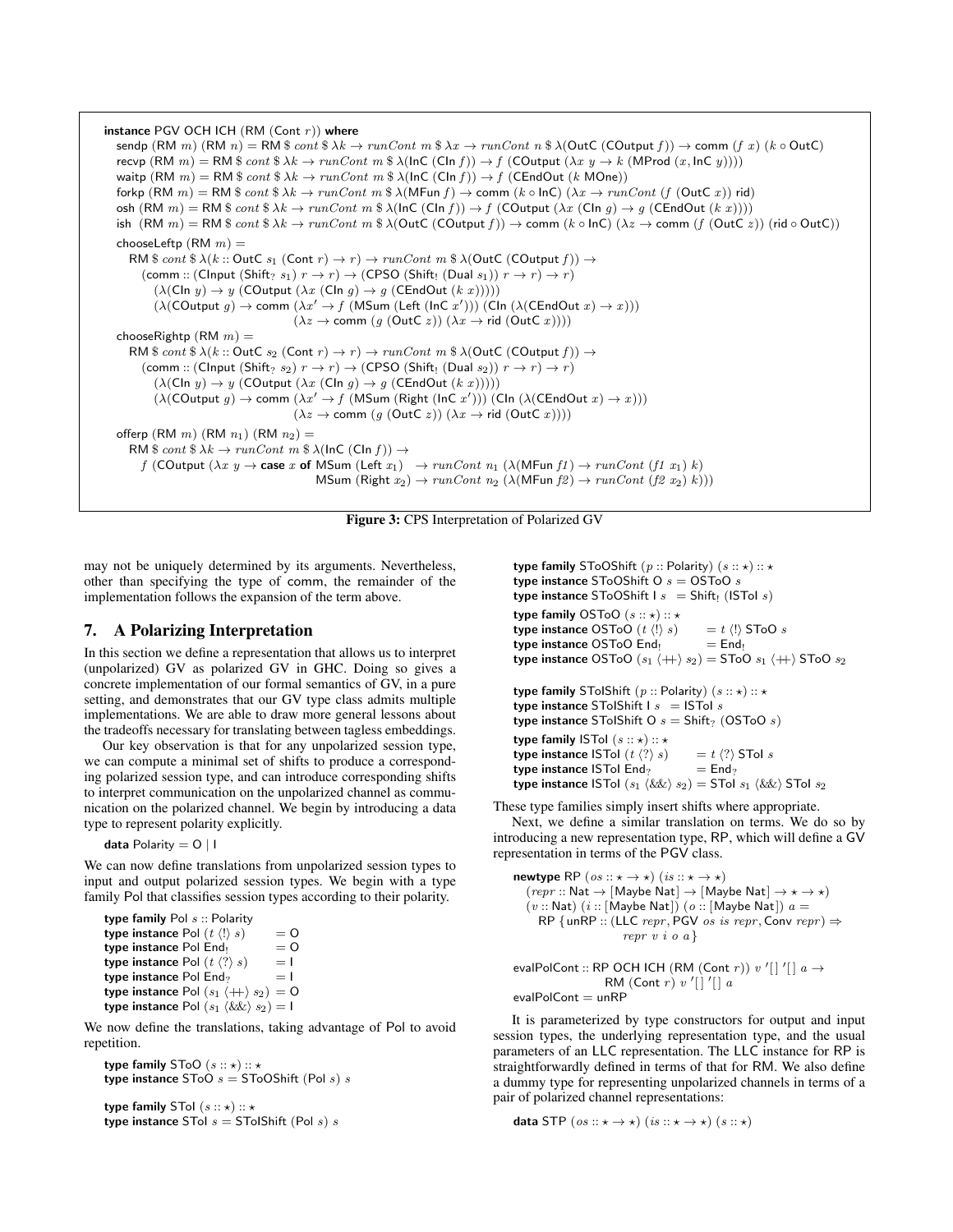```
class Conv (repr :: Nat \rightarrow [Maybe Nat] \rightarrow [Maybe Nat] \rightarrow \star \rightarrow \star) where
  stoo :: Pol s∼O ⇒ repr v i o (STP os is s) → repr v i o (os (SToO s))
  stoi :: Pol s∼I ⇒ repr v i o (STP os is s) → repr v i o (is (SToI s))
  otos :: Pol s∼O \Rightarrow repr v i o (os (SToO s)) \rightarrow repr v i o (STP os is s)
  itos :: Pol s∼I ⇒ repr v i o (is (SToI s)) → repr v i o (STP os is s)
```
Figure 4: Interface for Converting between Polarized and Unpolarized Representations

<span id="page-11-0"></span>We introduce an monadic interpretation of STP channels, relying on the Pol class to choose the underlying channel representation.

type instance Mon  $(STP \text{ os } is \text{ s}) = Mon' (Pol \text{ s}) (STP \text{ os } is \text{ s})$ 

type family Mon'  $(p::$  Polarity)  $(a::\star) :: (\star \to \star) \to \star$ type instance Mon<sup>'</sup> O (STP *os is s*) = Mon (*os* (SToO *s*)) type instance Mon' I  $(STP \text{ os } is \text{ s}) = \text{Mon } (is (STol \text{ s}))$ 

The Conv type class Figure [4](#page-11-0) is used to mediate between polarized and unpolarized representations of channels, relying on type families SToO and SToI for translating between unpolarized and polarized session types. For the RM type, this translation is straightforward, as the channel representations are all dummy types.

instance Conv  $(RM \ m)$  where stoo = RM ◦ unRM stoi = RM ∘ unRM otos = RM ◦ unRM  $itos = RM \circ unRM$ 

To obtain the constraints we need for polarized GV we will need to generate equations that state that dualization commutes with the transformations on types. We reify these equations using a GADT:

```
data DualTrans (s::\star) where
  DualTrans :: (Dual (SToI s)∼SToO (Dual s),
              Dual (SToO s)∼SToI (Dual s),
              Dual (SToI (Dual s))∼SToO s,
              Dual (SToO (Dual s))∼SToI s) ⇒ DualTrans s
```
Alas, the proof of these equations in general is by induction over the structure of session types. One way of capturing such an inductive proof is to build the constraints into the Session type class. This has the advantage that session types can remain open, but it has the disadvantage that it requires us to change Session to refer to additional type families that have nothing to do with unpolarized GV. Instead, we will augment the Session class to compute a closed singleton type representation of session types, which we can subsequently use to define proofs by induction. This has the disadvantage of being closed, but the advantage of not needing to hard-wire information which is not relevant to unpolarized GV.

We define a singleton representation  $ST$  s for session types s.

```
data ST (s::*) where
   SOutput :: Session s \Rightarrow Proxy t \rightarrow ST s \rightarrow ST (t \langle \cdot | s \rangle)SEndOut :: ST End!
   SInput :: Session s \Rightarrow Proxy t \rightarrow ST s \rightarrow ST (t \langle ? \rangle s)SEndIn :: ST End?
   \begin{split} \textsf{SChoose}\ :: \textsf{(Session}\ s_1, \textsf{Session}\ s_2) \Rightarrow \end{split}ST s_1 \rightarrow ST s_2 \rightarrow ST (s_1 \langle +\rangle s_2)SOffer :: (Session s_1, Session s_2) \RightarrowST s_1 \rightarrow ST s_2 \rightarrow ST (s_1 \langle k\&k\rangle s_2)
```
We define a singleton type that reifies the polarity of a session type in terms of the Pol type family.

```
data SPolarity s where
  SO :: Pol s∼O ⇒ SPolarity s
 SI :: Pol s∼I ⇒ SPolarity s
```
We can now augment the Session class to compute singleton session type and polarity witnesses.

```
class (Dual (Dual s)∼s, Flip (Pol s)∼Pol (Dual s)) ⇒
  Session (s::*) where
     polarity :: SPolarity s
     sing :: STsinstance Session s \Rightarrow Session (t \langle \cdot | s \rangle) where
   polarity = SOsing = SOutput Proxy sing
instance Session End! where
  polarity = SOsing =SEndOut
instance Session s \Rightarrow Session (t \langle ? \rangle s) where
  polarity = SIsing = SInput Proxy sing
instance Session End? where
   polarity = SIsing =SEndIn
instance (Session s_1, Session s_2) \Rightarrow Session (s_1 \langle +\rangle s_2) where
   polarity = SO\mathsf{sing} = \mathsf{SC}hoose sing sing
instance (Session s_1, Session s_2) \Rightarrow Session (s_1 \langle k\&\rangle s_2) where
   polarity = SIsing = SOffer sing sing
```
The second class constraint expresses the relationship between polarity and duality, and relies on a type family to flip polarities.

type family Flip  $(p::$  Polarity) :: Polarity where Flip  $O = I$ Flip  $I = 0$ 

Now we can build a proof of the commutation equations for any session type. The witnesses are unsurprisingly trivial.

```
dualTrans :: ST s \rightarrow DualTrans sdualTrans (SOutput s = s) = case dualTrans s of
                              DualTrans → DualTrans
dualTrans SEndOut = DualTrans
dualTrans (SInput s = s) = case dualTrans s of
                            DualTrans → DualTrans
dualTrans SEndIn = DualTrans
dualTrans (SChoose s_1 s_2) =
  case (dualTrans s_1, dualTrans s_2) of
    (DualTrans, DualTrans) \rightarrow DualTransdualTrans (SOffer s_1 s_2) =
  case (dualTrans s_1, dualTrans s_2) of
    (DualTrans, DualTrans) \rightarrow DualTrans
```
As a convenience, we define functions for converting from polarized to unpolarized session types of a specified polarity. This allows us to invert a translation in the other direction which may have flipped the polarity by inserting a shift.

```
otosShift :: (PGV os is repr, Conv repr) \Rightarrow SPolarity s \rightarrowrepr v i o (\text{os } (\text{SToO } s)) \rightarrow \text{repr } v i o (\text{STP } os \text{ is } s)otosShift SO = otos
otosShift SI = itos ◦ ish
```
itosShift :: (PGV os is repr, Conv repr)  $\Rightarrow$  SPolarity  $s \rightarrow$ repr v i o (is  $(STol s)) \rightarrow repr v i o (STP os is s)$ itosShift SO = otos ◦ osh itosShift SI = itos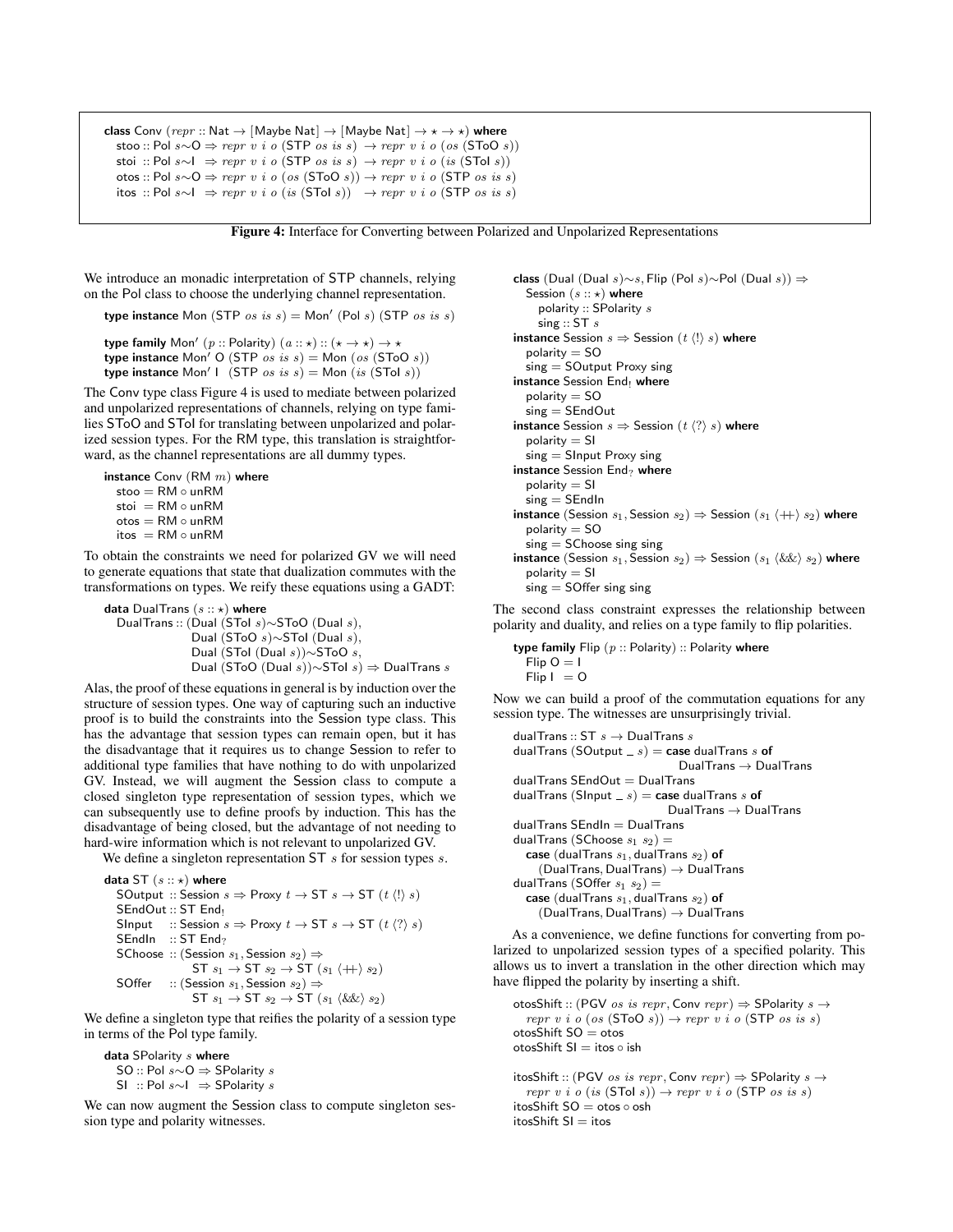```
instance (LLC repr, PGV os is repr, Conv repr) \Rightarrow GV (STP os is) (RP os is repr) where
  send (RP m) (RP n) = RP (otosShift polarity (sendp m (stoo n)))
  recv (RP m) = RP (letStar (recvp (stoi m)) (\lambda x y \to x \otimes itosShift polarity y))
  wait (RP_ m) = RP (waitp (stoi m))
  fork (RP (m:: (PGV os is repr, Conv repr) \Rightarrow repr v i o (STP os is s \rightarrow STP os is End))) =case (dualTrans (sing :: ST s), dualTrans (sing :: ST (Dual s))) of
        (DualTrans, DualTrans) \rightarrow RP (itosShift polarity (forkp m'))
                                        where m' = compose \hat{ } llam stoo \hat{ } (compose \hat{ } m \hat{ } (llam (\lambda x \rightarrow otosShift polarity x)))
  chooseLeft (RP \ m) = RP (otosShift polarity (chooseLeftp (stoo m)))
  chooseRight (RP \ m) = RP (otosShift polarity (chooseRightp (stoo m)))
  offer (RP (m:: (PGV os is repr, Conv repr) \Rightarrow repr v i h (STP os is (s<sub>1</sub> (&&&s<sub>2</sub>)))) (RP n<sub>1</sub>) (RP n<sub>2</sub>) =case (dualTrans (sing :: ST s_1), dualTrans (sing :: ST s_2)) of
        (DualTrans, DualTrans) \rightarrow RP (offerp (stoi m) n_1 n_2)
                                        where n_1 = \text{composite} \cap n_1 \cap \text{Ham } (\lambda x_1 \rightarrow \text{itosShift polarity } x_1)n_2 = compose \hat{n}_2 \hat{n}_1 llam (\lambda x_2 \rightarrow itosShift polarity x_2)
```
Figure 5: Unpolarized GV as Polarized GV

<span id="page-12-1"></span>We now have all of the ingredients in place to define the full interpretation of GV as polarized GV, which is given in Figure [5.](#page-12-1) Each case amounts to calling the underlying polarized operator, incorporating shifts as necessary. We make use of a compose operator for linear lambdas in order to perform coercions in the object language.

Perhaps the most important general lesson we have learnt in this section is that if we wish to translate between two typed embedded languages then we are faced with a choice: we can either prime the source language with some knowledge about the type system of the target language (in our case the equations captured by DualTrans), or we can insist that the types of the source language inhabit a closed universe (in our case captured by the singleton type ST). Both choices hurt modularity. An interesting research question is whether it is possible to augment GHC with a richer constraint language in order to support open translations from a source embedded language with an open universe of types into another embedded language.

### <span id="page-12-0"></span>8. Discussion

We have presented a tagless embedding of GV, a session-typed functional calculus, in Haskell. We have presented two interpretations of our embedding, a concurrent one in terms of the primitives of the IO monad and a purely functional one in terms of continuation-passing style. We have also presented extensions to the core calculus: namely access points and polarization.

There have been several recent embedding of session types in mainstream programming languages: including those of Pucella and Tov [\[18\]](#page-13-17), Imai et al. [\[8\]](#page-13-20), and Orchard and Yoshida [\[13\]](#page-13-21) for Haskell; Scalas and Yoshida's lsessions library for Scala [\[19\]](#page-13-11), Jespersen et al.'s library for Rust [\[9\]](#page-13-22), and Padovani's FuSe library for OCaml [\[14\]](#page-13-10). We will briefly compare their approaches to ours.

Pucella and Tov [\[18\]](#page-13-17) target Haskell and use similar mechanisms to ours to account for duality. Their implementation also relies on (potentially unsafe) use of channels in the IO monad. However, where we rely on an embedding of linear  $\lambda$ -calculus to capture the linearity of channels, they track channel capabilities using a parameterized monad. On the one hand, this means that their approach requires less wrapping when interacting with other Haskell code; for example, they do not require a wrapper like our Base class, or introduction and elimination of the Bang modality. On the other hand, this makes manipulation of channels themselves more complicated in their approach; for example, they cannot simply send or receive channels, but require additional primitives (and some impressive type-level machinery) to transfer channel capabilities independently of the channels themselves. Imai et al [\[8\]](#page-13-20) describe an alternative approach to representing channel types in a parameterized monads, identifying channels using de Bruijn indexing. Their approach avoids some of the difficulties in that of Pucella and Tov; for example, they are able to send and receive channels directly, rather than separating channels and their capabilities. However, their approach still relies on distinct primitives (and indeed distinct session types) for transmitting channels instead of other forms of data. Finally, Orchard and Yoshida [\[13\]](#page-13-21) present an embedding of session types in Haskell as an instance of a general approach for encoding effects using parameterized monads. Their approach to channels differs from both those of Pucella and Tov and Imai et al., using names rather than indexing. While more convenient to use, this defeats type inference for many processes.

Scalas and Yoshida [\[19\]](#page-13-11) provide a library implementing session types in Scala. They rely on a CPS-like interpretation of sessiontypes in terms of one-shot (or linear) channels, which they can implement using Scala's Future type. Consequently, their channels do not rely on underlying unsafe operations, but still benefit from using primitive concurrency mechanisms. However, they do not attempt to express linearity in the Scala type system, instead relying on the run-time behavior of the Promise and Future types to prevent reuse of channels. As a result, erroneous programs may not be detected until run-time, where our approach would reject them statically.

Jespersen et al. [\[9\]](#page-13-22) give an implementation of session types in Rust making use of Rust's affine types. A value of affine type can be used no more than once, but it may not be used at all. Thus, the Rust encoding guarantees that if a protocol proceeds then it will comply with its session type, but does not prevent a program from simply discarding a channel half way through a protocol.

Padovani [\[14\]](#page-13-10) implements session types in OCaml. As in Pucella and Tov's implementation, he uses an underlying implementation of simply-typed channels and potentially unsafe conversions; as in Scalas and Yoshida's approach, he defers linearity checking to runtime. This means that his approach is more smoothly integrated with other OCaml code, but that it may not detect until execution errors our approach would have rejected at compilation.

#### Acknowledgments

Thanks to Jeff Polakow for providing his Haskell embedding of linear  $\lambda$ -calculus and for discussions of this work. Thanks for Dominic Orchard for helpful feedback. This work was funded by EPSRC grant number EP/K034413/1.